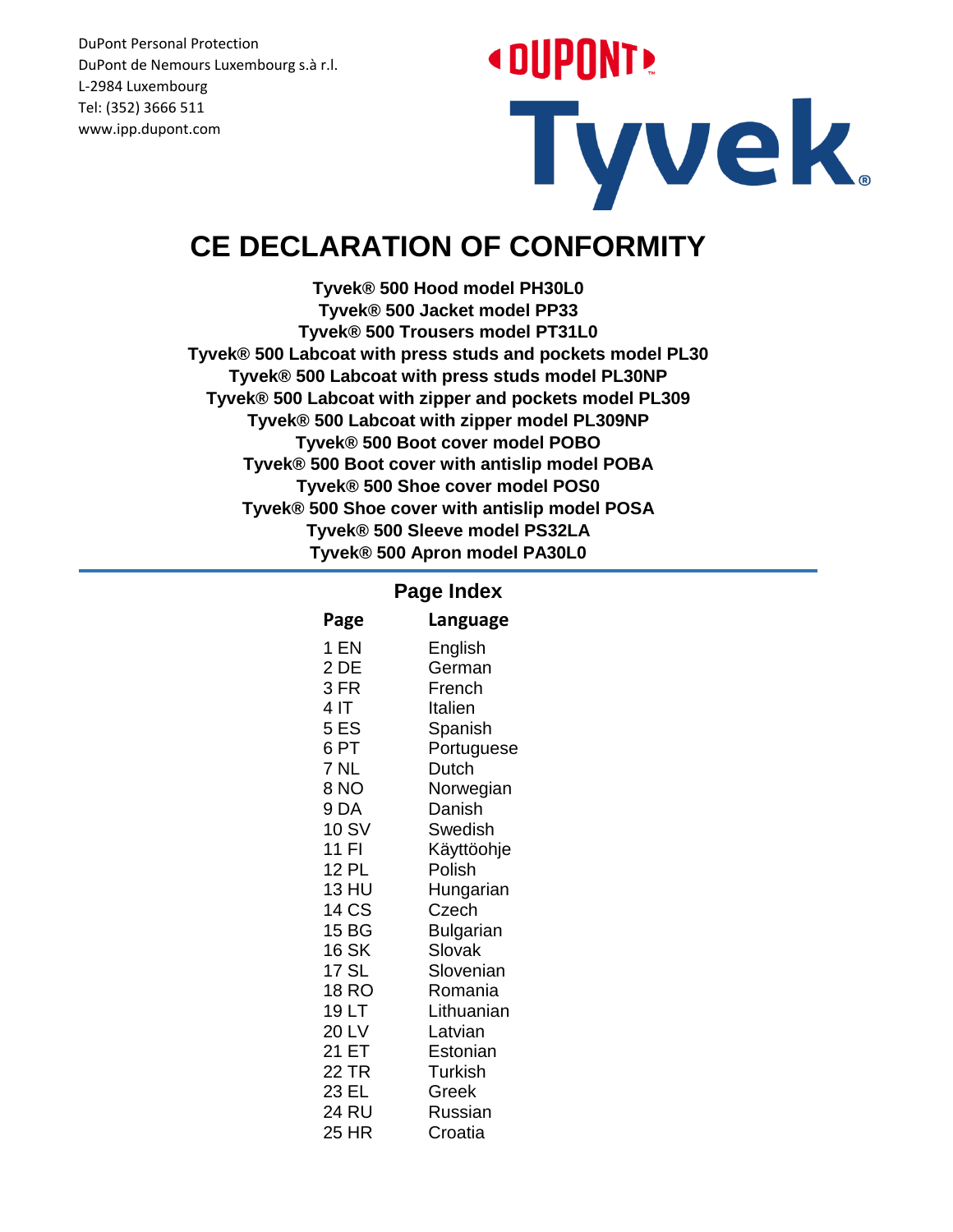

#### **EU DECLARATION OF CONFORMITY**

**We, DuPont de Nemours (Luxembourg) s.à r.l., declare that the PPE**

**Tyvek® 500 Hood model PH30L0 Tyvek® 500 Jacket model PP33 Tyvek® 500 Trousers model PT31L0 Tyvek® 500 Labcoat with press studs and pockets model PL30 Tyvek® 500 Labcoat with press studs model PL30NP Tyvek® 500 Labcoat with zipper and pockets model PL309 Tyvek® 500 Labcoat with zipper model PL309NP Tyvek® 500 Boot cover model POBO Tyvek® 500 Boot cover with antislip model POBA Tyvek® 500 Shoe cover model POS0 Tyvek® 500 Shoe cover with antislip model POSA Tyvek® 500 Sleeve model PS32LA Tyvek® 500 Apron model PA30L0**

Is in conformity with the relevant European Union harmonisation legislation provisions of the Regulation EU 2016/425.

Is in conformity with the requirements for PPE of category III.

Meets the minimum requirements specified by harmonized product standards:

 (Protective clothing against liquid chemicals) for partial body protection (Type PB[6]). EN13034:2005 + A1:2009 EN 14126:2003 (Protective clothing against infective agents) for the performance classification 6-B.

Is identical to the PPE which is subject of EU type-examination (Module B) certificate  $N^{\circ}$ 

GB18/961456

issued by SGS Fimko Oy, Notified Body 0598, P.O. Box 30 (Särkiniementie 3), 00211 HELSINKI, Finland.

Is subject to the conformity assessment procedure based on quality assurance of the production process (Module D) under the surveillance of the notified body SGS Fimko Oy, Notified Body 0598.

20.Mar.19 Signed for DuPont de Nemours (Luxembourg) s.à r.l at Luxembourg,

M. Raschellà Tyvek® Quality Specialist

Forcell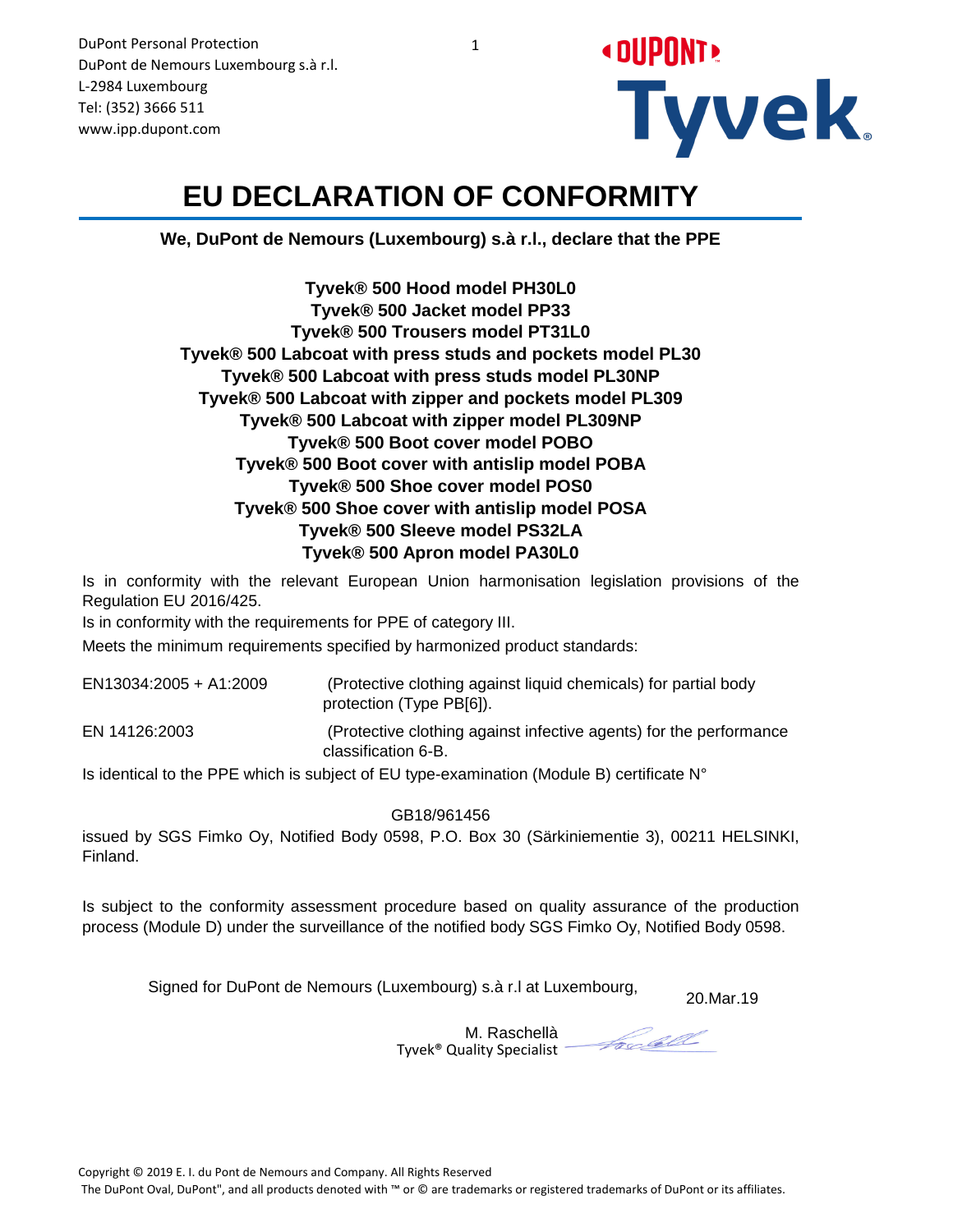DuPont Personal Protection

**« DUPONT! Tyvek** 

#### DuPont de Nemours Luxembourg s.à r.l. L-2984 Luxembourg Tel: (352) 3666 511 www.ipp.dupont.com

# **EU-KONFORMITÄTSERKLÄRUNG**

**Wir, DuPont de Nemours (Luxemburg) S.à r.l., erklären folgendes zu dem (den) PSA-Produkt(Produkten)**

> **Tyvek® 500 Hood model PH30L0 Tyvek® 500 Jacket model PP33 Tyvek® 500 Trousers model PT31L0 Tyvek® 500 Labcoat with press studs and pockets model PL30 Tyvek® 500 Labcoat with press studs model PL30NP Tyvek® 500 Labcoat with zipper and pockets model PL309 Tyvek® 500 Labcoat with zipper model PL309NP Tyvek® 500 Boot cover model POBO Tyvek® 500 Boot cover with antislip model POBA Tyvek® 500 Shoe cover model POS0 Tyvek® 500 Shoe cover with antislip model POSA Tyvek® 500 Sleeve model PS32LA Tyvek® 500 Apron model PA30L0**

Es besteht Übereinstimmung mit den einschlägigen Bestimmungen zur Rechtsharmonisierung der Europäischen Union gemäß der Verordnung (EU) 2016/425.

Es besteht Übereinstimmung mit den Anforderungen an PSA der Kategorie III.

Die sich aus den harmonisierten Produktstandards ergebenden Mindestanforderungen werden erfüllt:

EN13034:2005 + A1:2009 (Schutzkleidung gegen flüssige Chemikalien) für teilweisen Körperschutz (Type PB[6]).

EN 14126:2003 (Schutzkleidung gegen Infektionserreger) für die Leistungseinstufung 6-B.

Es besteht Gleichartigkeit mit der PSA, die der EU-Baumusterprüfung (Modul B) unterliegt, Zertifikat Nr.

GB18/961456

Das Zertifikat wird durch SGS Fimko Oy vergeben, Zertifizierungsstelle 0598, P.O. Box 30 (Särkiniementie 3), 00211 HELSINKI, Finland.

Das (die) Produkt(e) unterliegen dem Konformitätsprüfungsverfahren, das auf der Qualitätssicherung des Herstellungsverfahrens (Modul D) beruht und von der Zertifizierungsstelle SGS Fimko Oy überwacht wird (Zertifizierungsstelle Nr. 0598.

Unterzeichnet für DuPont de Nemours (Luxemburg) S.à r.l. in Luxemburg, 20.Mar.19

M. Raschellà Tyvek® Quality Specialist

Forcell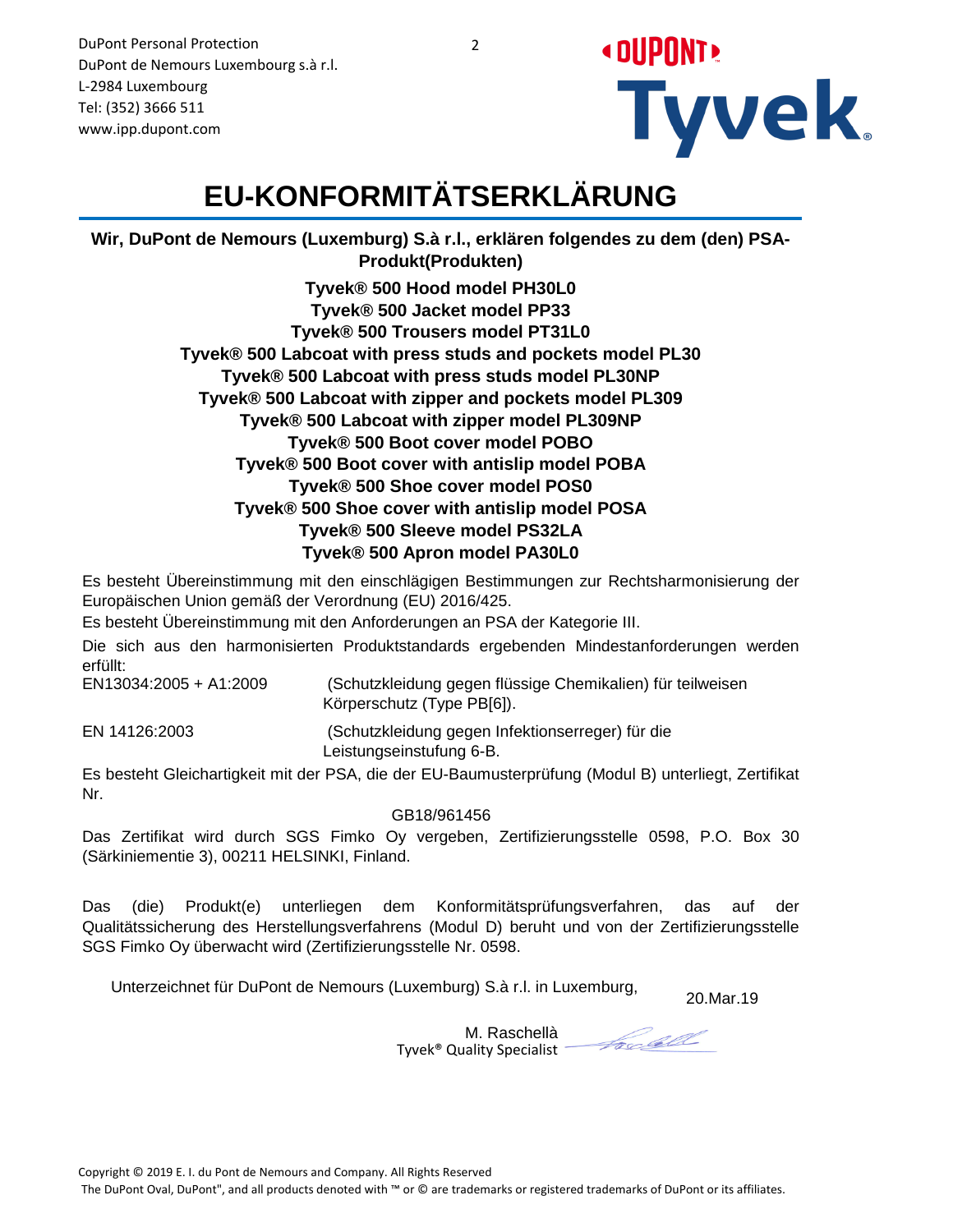

# **DÉCLARATION DE CONFORMITÉ EU**

**Nous, DuPont de Nemours (Luxembourg) s.à r.l., déclarons que l'EPI**

**Tyvek® 500 Hood model PH30L0 Tyvek® 500 Jacket model PP33 Tyvek® 500 Trousers model PT31L0 Tyvek® 500 Labcoat with press studs and pockets model PL30 Tyvek® 500 Labcoat with press studs model PL30NP Tyvek® 500 Labcoat with zipper and pockets model PL309 Tyvek® 500 Labcoat with zipper model PL309NP Tyvek® 500 Boot cover model POBO Tyvek® 500 Boot cover with antislip model POBA Tyvek® 500 Shoe cover model POS0 Tyvek® 500 Shoe cover with antislip model POSA Tyvek® 500 Sleeve model PS32LA Tyvek® 500 Apron model PA30L0**

est conforme aux dispositions réglementaires d'harmonisation de l'Union européenne du Règlement (UE) 2016/425 pertinentes.

est conforme aux exigences concernant les EPI de catégorie III.

répond aux exigences minimales requises par les normes harmonisées pour le produit :

| EN13034:2005 + A1:2009 | (vêtement de protection contre les produits chimiques liquides)<br>pour la protection partielle du corps (Type PB[6]). |
|------------------------|------------------------------------------------------------------------------------------------------------------------|
| EN 14126:2003          | (Vêtement de protection contre les agents infectieux) pour la<br>classe de performance 6-B.                            |
|                        |                                                                                                                        |

est identique à l'EPI soumis à l'examen UE de type (Module B), n° de certificat

GB18/961456

émis par SGS Fimko Oy, Organisme notifié 0598, P.O. Box 30 (Särkiniementie 3), 00211 HELSINKI, Finland.

est soumis à la procédure d'évaluation de conformité fondée sur l'assurance qualité du processus de production (Module D) sous la surveillance de l'organisme notifié SGS Fimko Oy, Numéro d'organisme notifié 0598.

20.Mar.19 Signé pour le compte de DuPont de Nemours (Luxembourg) s.à r.l. au

M. Raschellà Tyvek® Quality Specialist

Focall

Luxembourg,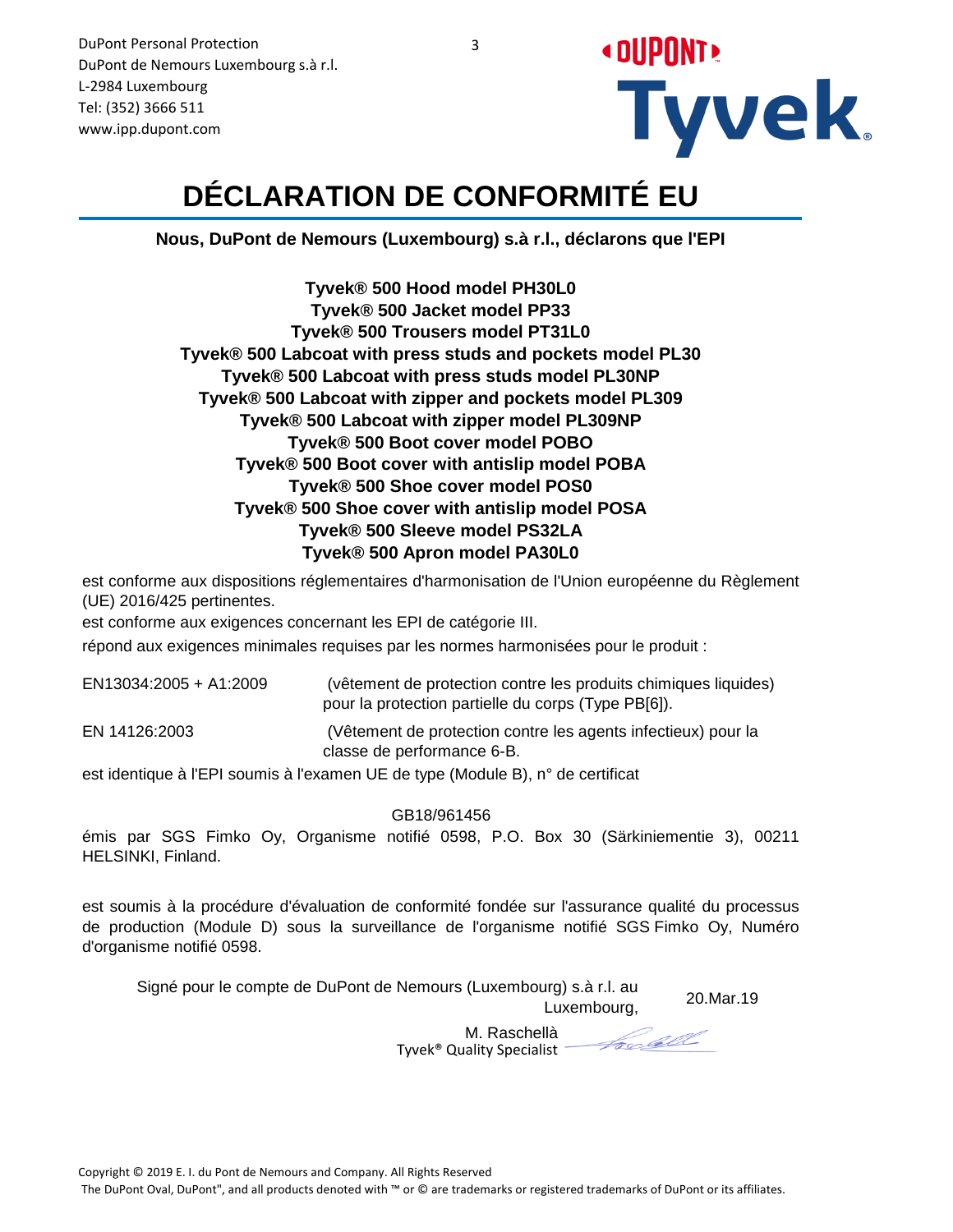

# **DICHIARAZIONE DI CONFORMITÀ EU**

**DuPont de Nemours (Luxembourg) s.à r.l. dichiara che i DPI**

**Tyvek® 500 Hood model PH30L0 Tyvek® 500 Jacket model PP33 Tyvek® 500 Trousers model PT31L0 Tyvek® 500 Labcoat with press studs and pockets model PL30 Tyvek® 500 Labcoat with press studs model PL30NP Tyvek® 500 Labcoat with zipper and pockets model PL309 Tyvek® 500 Labcoat with zipper model PL309NP Tyvek® 500 Boot cover model POBO Tyvek® 500 Boot cover with antislip model POBA Tyvek® 500 Shoe cover model POS0 Tyvek® 500 Shoe cover with antislip model POSA Tyvek® 500 Sleeve model PS32LA Tyvek® 500 Apron model PA30L0**

sono conformi alle disposizioni pertinenti della normativa di armonizzazione dell'Unione europea del Regolamento (UE) 2016/425;

sono conformi ai requisiti dei DPI della categoria III;

soddisfano i requisiti minimi specificati dagli standard armonizzati sui prodotti:

| EN13034:2005 + A1:2009 | (Indumenti di protezione contro agenti chimici liquidi) per una<br>protezione parziale del corpo (tipo PB[6]) |
|------------------------|---------------------------------------------------------------------------------------------------------------|
| EN 14126:2003          | (Indumenti di protezione contro agenti infettivi) per la<br>classificazione delle prestazioni 6-B             |
|                        |                                                                                                               |

sono identici ai DPI soggetti all'esame UE del tipo (modulo B), n. di certificato

GB18/961456

rilasciato da SGS Fimko Oy, Notified Body 0598, P.O. Box 30 (Särkiniementie 3), 00211 HELSINKI, Finlandia;

è soggetto alla procedura di valutazione della conformità basata sulla garanzia di qualità del processo di produzione (modulo D) sotto la sorveglianza dell'organismo notificato SGS Fimko Oy, organismo notificato numero 0598.

> 20.Mar.19 Firmato per conto di DuPont de Nemours (Luxembourg) s.à r.l a Lussemburgo,

> > M. Raschellà

Frodell

Tyvek® Quality Specialist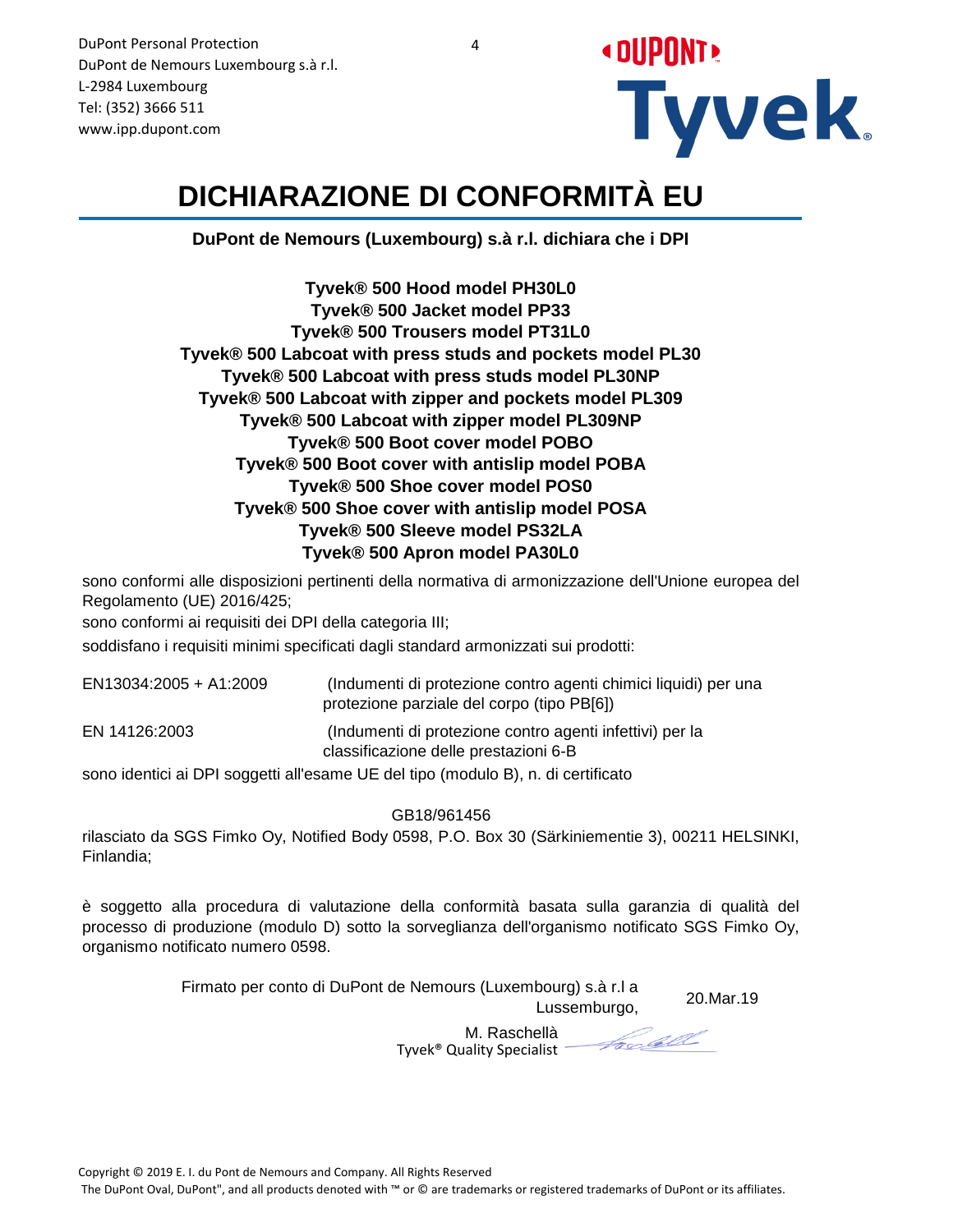

# **DECLARACIÓN DE CONFORMIDAD EU**

**Nosotros, DuPont de Nemours (Luxembourg) s.à r.l., declaramos que los Equipos de protección individual**

> **Tyvek® 500 Hood model PH30L0 Tyvek® 500 Jacket model PP33 Tyvek® 500 Trousers model PT31L0 Tyvek® 500 Labcoat with press studs and pockets model PL30 Tyvek® 500 Labcoat with press studs model PL30NP Tyvek® 500 Labcoat with zipper and pockets model PL309 Tyvek® 500 Labcoat with zipper model PL309NP Tyvek® 500 Boot cover model POBO Tyvek® 500 Boot cover with antislip model POBA Tyvek® 500 Shoe cover model POS0 Tyvek® 500 Shoe cover with antislip model POSA Tyvek® 500 Sleeve model PS32LA Tyvek® 500 Apron model PA30L0**

son conformes con las disposiciones de legislación de armonización de la Unión Europea pertinentes del Reglamento (UE) 2016/425.

Son conformes con los requisitos de Equipos de Protección Individual de categoría III.

Cumplen los requisitos mínimos especificados por las normas de productos armonizadas:

| EN13034:2005 + A1:2009 | (Prendas de protección contra químicos líquidos) para la<br>protección de cuerpo parcial (Tipo PB[6]). |
|------------------------|--------------------------------------------------------------------------------------------------------|
| EN 14126:2003          | (Prendas de protección contra agentes infecciosos) para la<br>clasificación de rendimiento 6-B.        |

Es idéntica a los Equipos de Protección Individual que son objeto del certificado del examen de tipo de la UE (Módulo B) N°

GB18/961456

emitido por SGS Fimko Oy, Notified Body 0598, P.O. Box 30 (Särkiniementie 3), 00211 HELSINKI, Finlandia.

Está sujeta al procedimiento de evaluación de conformidad basado en el aseguramiento de la calidad del proceso de producción (Módulo D) bajo la vigilancia del organismo notificado SGS Fimko Oy, Organismo Notificado número 0598.

Firmado para DuPont de Nemours (Luxembourg) s.à r.l en Luxemburgo,

20.Mar.19

M. Raschellà Tyvek® Quality Specialist

Frodell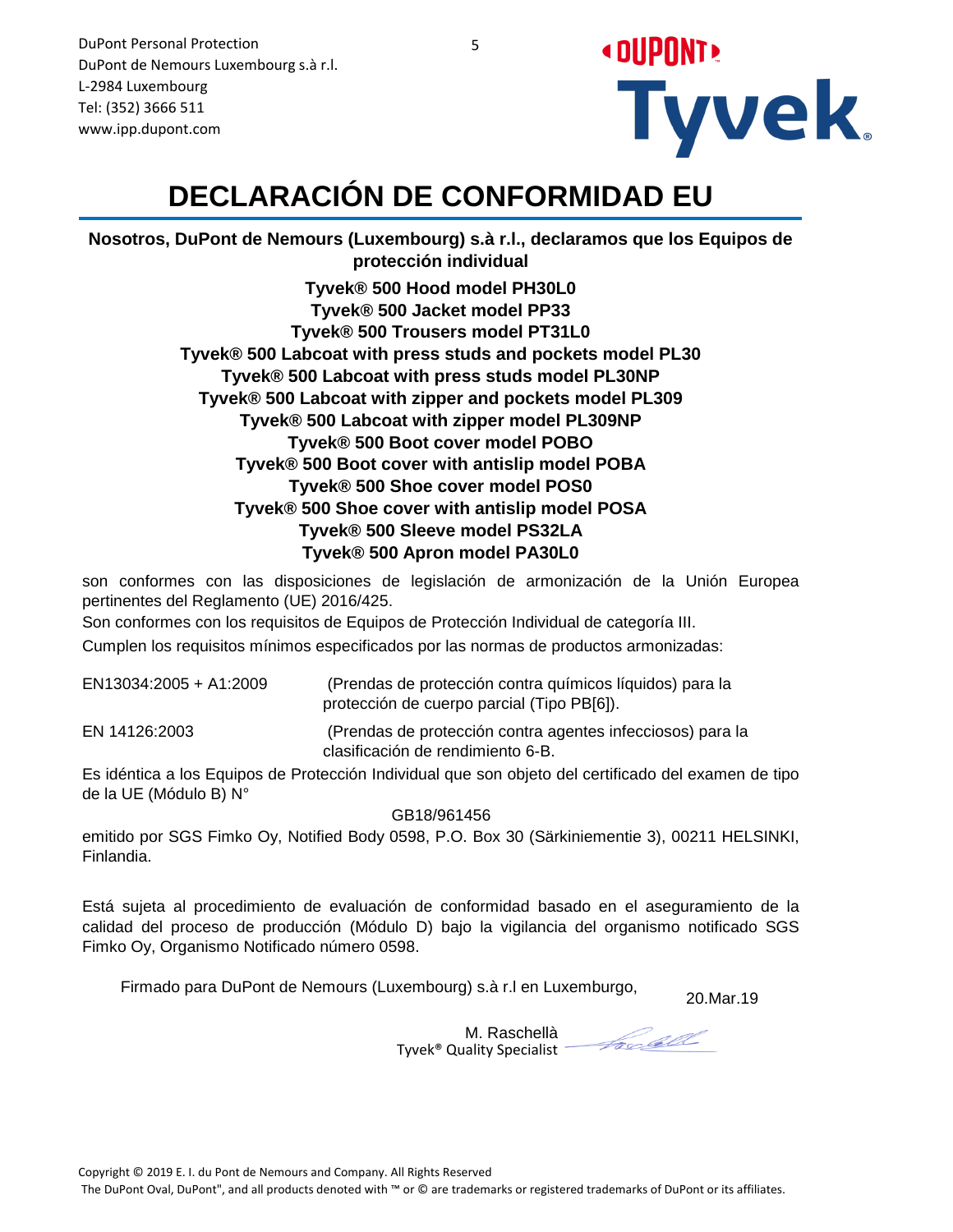

# **DECLARAÇÃO DE CONFORMIDADE EU**

**Nós, DuPont de Nemours (Luxemburgo) s.à r.l, declaramos que o EPI**

**Tyvek® 500 Hood model PH30L0 Tyvek® 500 Jacket model PP33 Tyvek® 500 Trousers model PT31L0 Tyvek® 500 Labcoat with press studs and pockets model PL30 Tyvek® 500 Labcoat with press studs model PL30NP Tyvek® 500 Labcoat with zipper and pockets model PL309 Tyvek® 500 Labcoat with zipper model PL309NP Tyvek® 500 Boot cover model POBO Tyvek® 500 Boot cover with antislip model POBA Tyvek® 500 Shoe cover model POS0 Tyvek® 500 Shoe cover with antislip model POSA Tyvek® 500 Sleeve model PS32LA Tyvek® 500 Apron model PA30L0**

Está em conformidade com as disposições relevantes da legislação de harmonização da União Europeia do Regulamento UE 2016/425.

Está em conformidade com os requisitos para o EPI da categoria III.

Cumpre os requisitos mínimos especificados pelas normas harmonizadas de produtos:

| EN13034:2005 + A1:2009 | (Vestuário de proteção contra produtos químicos líquidos) para<br>proteção parcial do corpo (Tipo PB [6]). |
|------------------------|------------------------------------------------------------------------------------------------------------|
| EN 14126:2003          | (Vestuário de proteção contra agentes infecciosos) para a<br>classificação de desempenho 6-B.              |
| <u>Aarra</u>           |                                                                                                            |

É idêntico ao EPI sujeito ao n.º de certificado de exame de tipo UE (Módulo B)

GB18/961456

emitido pela SGS Fimko Oy, Organismo Notificado 0598, P.O. Box 30 (Särkiniementie 3), 00211 HELSINKI, Finlândia.

Está sujeito ao procedimento de avaliação da conformidade com base na garantia de qualidade do processo de produção (Módulo D) sob a vigilância do organismo notificado SGS Fimko Oy, Organismo Notificado número 0598.

Assinado por DuPont de Nemours (Luxemburgo) s.à r.l no Luxemburgo,

20.Mar.19

M. Raschellà Tyvek® Quality Specialist

Fredell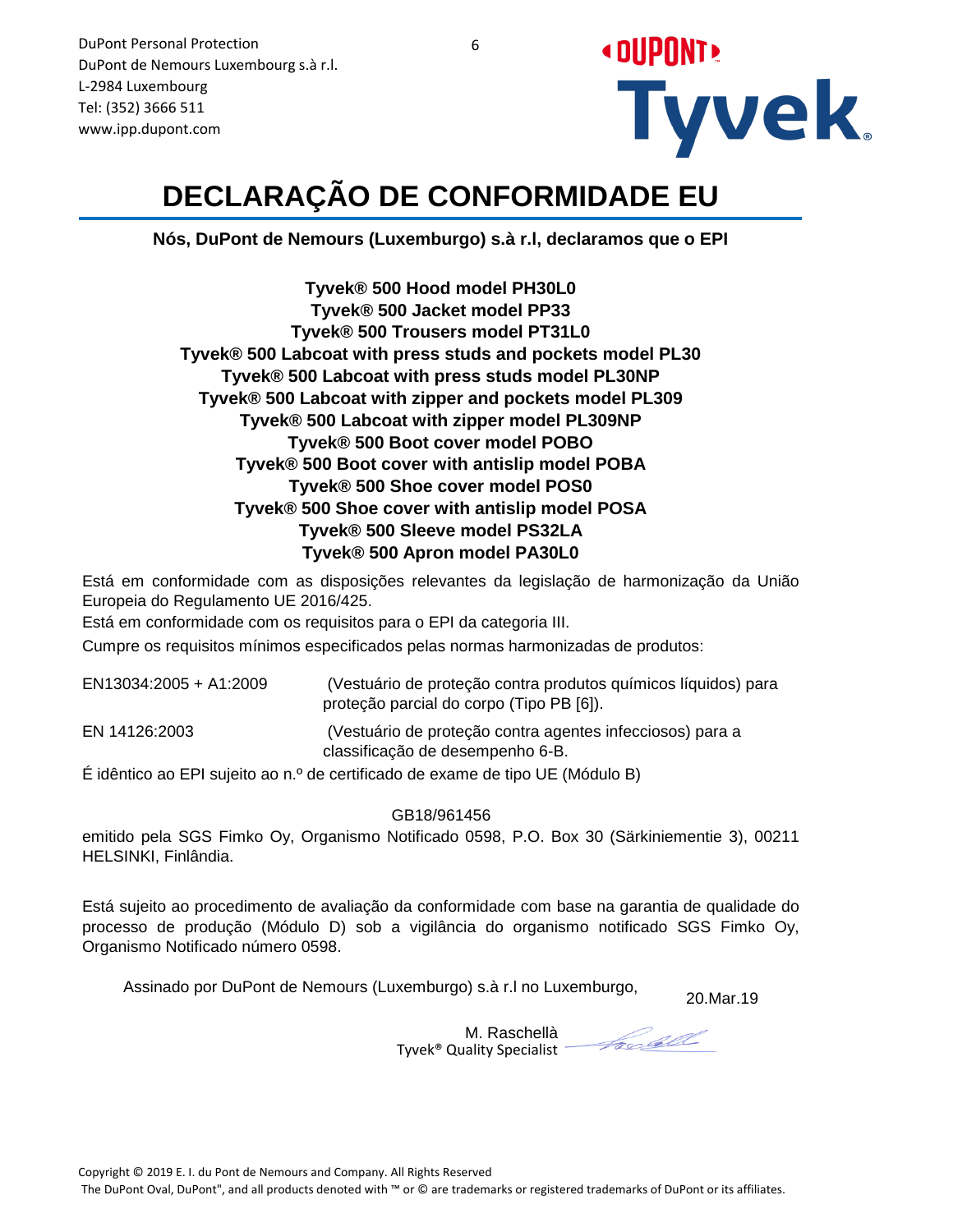**« DUPUNT Tyvek** 

DuPont Personal Protection DuPont de Nemours Luxembourg s.à r.l. L-2984 Luxembourg Tel: (352) 3666 511 www.ipp.dupont.com

#### **EU-CONFORMITEITSVERKLARING**

**Wij, DuPont de Nemours (Luxembourg) s.à r.l., verklaren hierbij dat de persoonlijke beschermingsuitrusting**

> **Tyvek® 500 Hood model PH30L0 Tyvek® 500 Jacket model PP33 Tyvek® 500 Trousers model PT31L0 Tyvek® 500 Labcoat with press studs and pockets model PL30 Tyvek® 500 Labcoat with press studs model PL30NP Tyvek® 500 Labcoat with zipper and pockets model PL309 Tyvek® 500 Labcoat with zipper model PL309NP Tyvek® 500 Boot cover model POBO Tyvek® 500 Boot cover with antislip model POBA Tyvek® 500 Shoe cover model POS0 Tyvek® 500 Shoe cover with antislip model POSA Tyvek® 500 Sleeve model PS32LA Tyvek® 500 Apron model PA30L0**

In overeenstemming is met de relevante bepalingen van de harmonisatiewetgeving van de Europese Unie (Verordening EU 2016/425).

In overeenstemming is met de vereisten voor persoonlijke beschermingsuitrusting van categorie III. Voldoet aan de vereisten zoals opgegeven door geharmoniseerde productnormen:

| EN13034:2005 + A1:2009 | (Beschermende kleding tegen vloeibare chemicaliën) voor<br>gedeeltelijke lichaamsbescherming (type PB[6]). |
|------------------------|------------------------------------------------------------------------------------------------------------|
| EN 14126:2003          | (Beschermende kleding tegen besmettelijke agentia) voor de<br>prestatieclassificatie 6-B.                  |

Is identiek aan de persoonlijke beschermingsuitrusting die het onderwerp is van het EUtypeonderzoek (module B) certificaatnummer

GB18/961456

Uitgegeven door SGS Fimko Oy, aangemelde instantie 0598, P.O. Box 30 (Särkiniementie 3), 00211 HELSINKI, Finland.

Is onderworpen aan de conformiteitsbeoordelingsprocedure die is gebaseerd op de kwaliteitsborging van het productieproces (module D) onder toezicht van de aangemelde instantie SGS Fimko Oy, nummer van de aangemelde instantie 0598.

20.Mar.19 Ondertekend voor DuPont de Nemours (Luxembourg) s.à r.l in Luxemburg,

M. Raschellà Tyvek® Quality Specialist

Frodell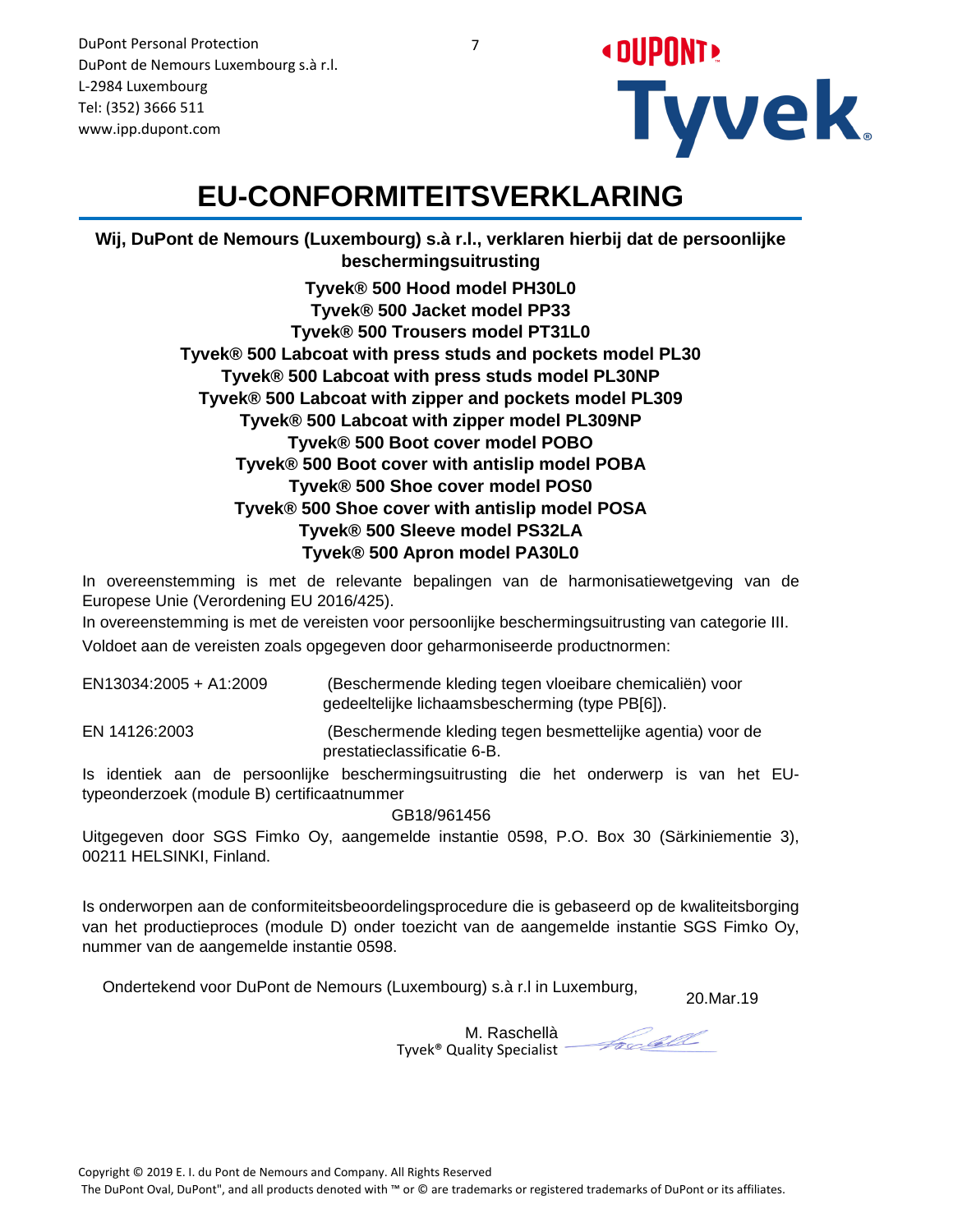**« OUPUNT! Tyvek** 

## **EU-SAMSVARSERKLÆRING**

**Vi, DuPont de Nemours (Luxembourg) s.à r.l., erklærer at det personlige verneutstyret**

**Tyvek® 500 Hood model PH30L0 Tyvek® 500 Jacket model PP33 Tyvek® 500 Trousers model PT31L0 Tyvek® 500 Labcoat with press studs and pockets model PL30 Tyvek® 500 Labcoat with press studs model PL30NP Tyvek® 500 Labcoat with zipper and pockets model PL309 Tyvek® 500 Labcoat with zipper model PL309NP Tyvek® 500 Boot cover model POBO Tyvek® 500 Boot cover with antislip model POBA Tyvek® 500 Shoe cover model POS0 Tyvek® 500 Shoe cover with antislip model POSA Tyvek® 500 Sleeve model PS32LA Tyvek® 500 Apron model PA30L0**

Er i samsvar med de relevante harmoniseringsbestemmelsene i forordning (EU) 2016/425.

Er i samsvar med kravene til personlig verneutstyr i kategori III. Innfrir minimumskravene for harmoniserte produktstandarder:

| EN13034:2005 + A1:2009 | (Vernetøy til bruk mot flytende kjemikalier) for delvis<br>kroppsdekkende beskyttelse (Type PB[6]). |
|------------------------|-----------------------------------------------------------------------------------------------------|
| EN 14126:2003          | (Vernetøy mot smittestoffer) for ytelsesklassifisering 6-B.                                         |

Er identisk med det personlige vernetøyet som er underlagt EU-typetest under modul B, sertifikat N°

GB18/961456

utstedt av SGS Fimko Oy, Notified Body 0598, P.O. Box 30 (Särkiniementie 3), 00211 HELSINKI, Finland.

Er underlagt prosedyren for samsvarsvurdering basert på kvalitetssikring av produksjonsprosessen (modul D) under overvåkning av det tekniske kontrollorganet SGS Fimko Oy med nummer 0598.

Underskrevet på vegne av DuPont de Nemours (Luxembourg) s.à r.l i Luxembourg, 20.Mar.19

> M. Raschellà Tyvek® Quality Specialist

Focall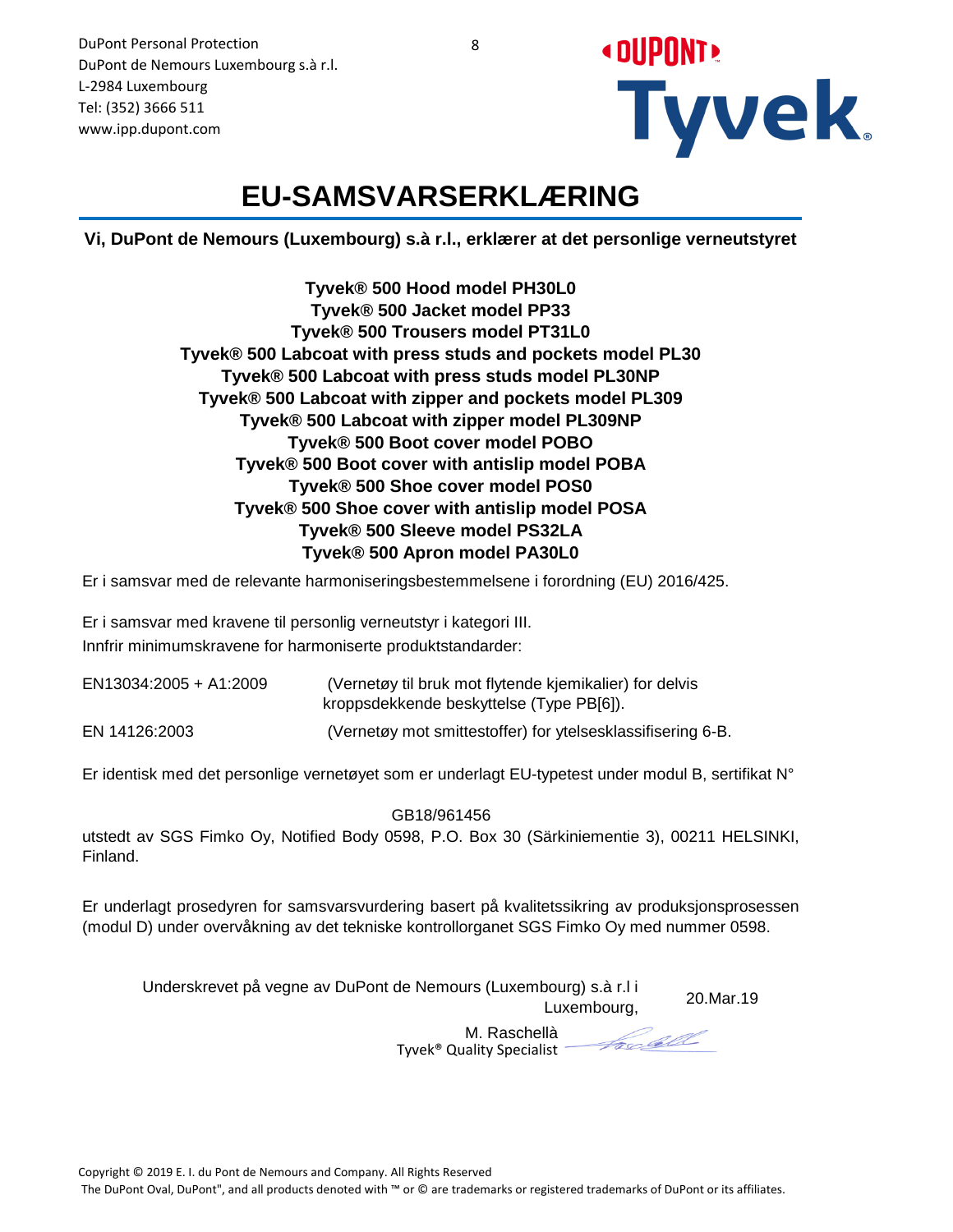

# **EU-OVERENSSTEMMELSESERKLÆRING**

**Vi, DuPont de Nemours (Luxembourg) s.à r.l., erklærer, at det personlige værnemiddel**

**Tyvek® 500 Hood model PH30L0 Tyvek® 500 Jacket model PP33 Tyvek® 500 Trousers model PT31L0 Tyvek® 500 Labcoat with press studs and pockets model PL30 Tyvek® 500 Labcoat with press studs model PL30NP Tyvek® 500 Labcoat with zipper and pockets model PL309 Tyvek® 500 Labcoat with zipper model PL309NP Tyvek® 500 Boot cover model POBO Tyvek® 500 Boot cover with antislip model POBA Tyvek® 500 Shoe cover model POS0 Tyvek® 500 Shoe cover with antislip model POSA Tyvek® 500 Sleeve model PS32LA Tyvek® 500 Apron model PA30L0**

Er i overensstemmelse med de relevante harmoniseringsbestemmelser i forordning (EU) 2016/425 i EU-lovgivningen.

Er i overensstemmelse med kravene til personlige værnemidler i kategori III.

Opfylder minimumskravene for harmoniserede produktstandarder:

| EN13034:2005 + A1:2009 | (Beskyttelsesbeklædning mod flydende kemikalier) for delvis<br>kropsbeskyttelse (type PB[6]). |
|------------------------|-----------------------------------------------------------------------------------------------|
| EN 14126:2003          | (Beskyttelsesbeklædning mod smitsomme agenser) for<br>ydeevneklassificeringen 6-B.            |

Er identisk med det personlige værnemiddel, der er underlagt EU-typetest under modul B, certifikat N°

GB18/961456

udstedt af SGS Fimko Oy, Notified Body 0598, P.O. Box 30 (Särkiniementie 3), 00211 HELSINKI, Finland.

Er underlagt overensstemmelsesvurderingsproceduren baseret på kvalitetssikring af produktionsprocessen (modul D) under overvågning af det bemyndigede organ SGS Fimko Oy med nummer 0598.

Underskrevet på vegne af DuPont de Nemours (Luxembourg) s.à r.l i Luxembourg,

Frodell

20.Mar.19

M. Raschellà Tyvek® Quality Specialist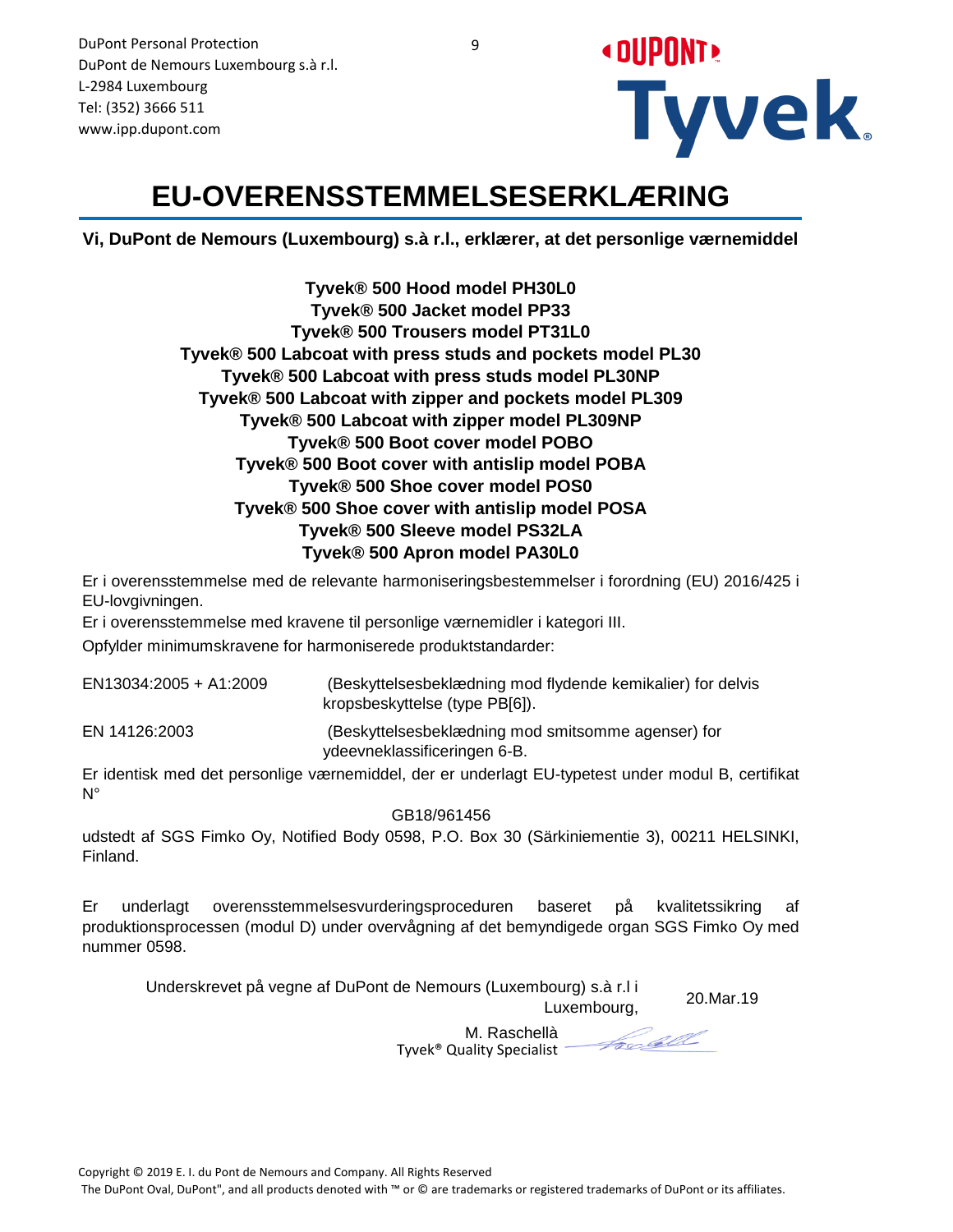

# **FÖRSÄKRAN OM EU-ÖVERENSSTÄMMELSE**

**Vi, DuPont de Nemours (Luxembourg) s.à r.l., försäkrar att den personliga skyddsutrustningen**

**Tyvek® 500 Hood model PH30L0 Tyvek® 500 Jacket model PP33 Tyvek® 500 Trousers model PT31L0 Tyvek® 500 Labcoat with press studs and pockets model PL30 Tyvek® 500 Labcoat with press studs model PL30NP Tyvek® 500 Labcoat with zipper and pockets model PL309 Tyvek® 500 Labcoat with zipper model PL309NP Tyvek® 500 Boot cover model POBO Tyvek® 500 Boot cover with antislip model POBA Tyvek® 500 Shoe cover model POS0 Tyvek® 500 Shoe cover with antislip model POSA Tyvek® 500 Sleeve model PS32LA Tyvek® 500 Apron model PA30L0**

Överensstämmer med relevanta bestämmelser om EU-harmoniseringslagstiftning i EU-förordningen 2016/425.

Överensstämmer med kraven för personlig skyddsutrustning i kategori III.

Uppfyller minimikraven som anges av harmoniserade produktstandarder:

| EN13034:2005 + A1:2009 | (Skyddskläder mot kemikalier i vätskeform) för partiellt<br>kroppsskydd (typ PB [6]. |
|------------------------|--------------------------------------------------------------------------------------|
| EN 14126:2003          | (Skyddskläder mot smittsamma ämnen) för<br>prestandaklassificeringen 6-B.            |

Är identisk med personlig skyddsutrustning som genomgår EU-typprovning (modul B) certifikat N°

GB18/961456

utställt av SGS Fimko Oy, Notified Body 0598, P.O. Box 30 (Särkiniementie 3), 00211 HELSINKI, Finland.

Genomgår bedömningsförfarandet för överensstämmelse baserat på produktionsprocessens kvalitetssäkring (modul D) under tillsyn av det anmälda organet SGS Fimko Oy, anmält organ nr 0598.

Undertecknat för DuPont de Nemours (Luxembourg) s.à r.l. i Luxemburg,

20.Mar.19

Frodell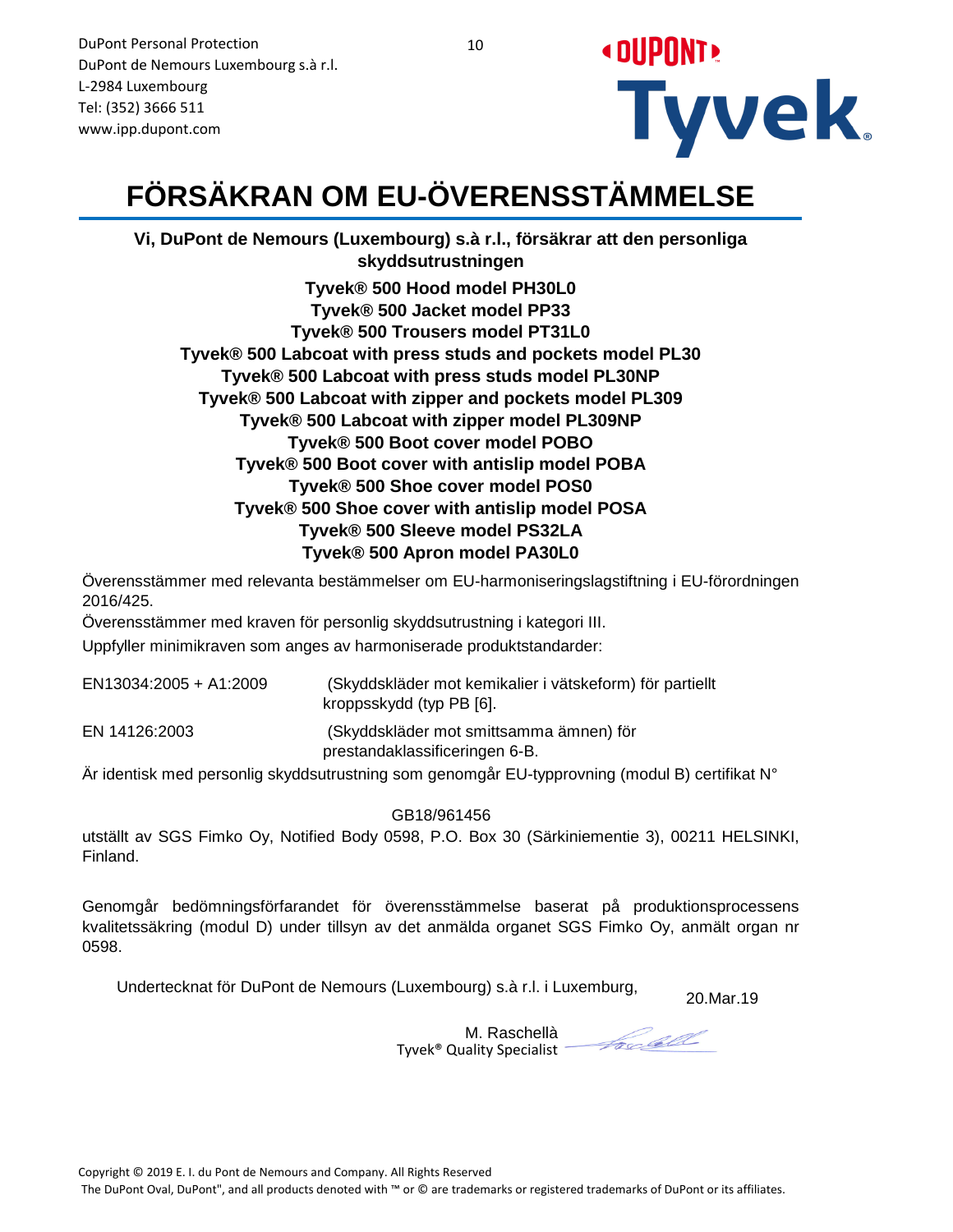

#### **EU-VAATIMUSTENMUKAISUUSVAKUUTUS**

**Me, DuPont de Nemours (Luxembourg) s.à r.l., vakuutamme, että henkilönsuojain**

**Tyvek® 500 Hood model PH30L0 Tyvek® 500 Jacket model PP33 Tyvek® 500 Trousers model PT31L0 Tyvek® 500 Labcoat with press studs and pockets model PL30 Tyvek® 500 Labcoat with press studs model PL30NP Tyvek® 500 Labcoat with zipper and pockets model PL309 Tyvek® 500 Labcoat with zipper model PL309NP Tyvek® 500 Boot cover model POBO Tyvek® 500 Boot cover with antislip model POBA Tyvek® 500 Shoe cover model POS0 Tyvek® 500 Shoe cover with antislip model POSA Tyvek® 500 Sleeve model PS32LA Tyvek® 500 Apron model PA30L0**

on asianmukaisten asetuksessa (EU) 2016/425 annettujen Euroopan unionin yhdenmukaistamislainsäädännön vaatimusten mukainen.

on luokkaan III luokiteltujen henkilönsuojainten vaatimusten mukainen.

täyttää yhdenmukaistettujen tuotestandardien vähimmäisvaatimukset:

 (Suojavaatetus nestemäisiä kemikaaleja vastaan) koskien osittaista vartalon suojaamista (tyyppi PB [6]). EN13034:2005 + A1:2009

EN 14126:2003 (Suojavaatetus infektiivisiä aineita vastaan) suorituskykyluokituksen 6-B osalta.

on identtinen sellaisen henkilönsuojaimen kanssa, joka on alisteinen EU-tyyppitarkastuksen (moduuli B) sertifikaatille N°

GB18/961456

jonka on myöntänyt SGS Fimko Oy, ilmoitetun laitoksen numeroltaan 0598, P.O. Box 30 (Särkiniementie 3), 00211 HELSINKI, Suomi.

on alisteinen vaatimustenmukaisuusarviointimenettelylle, joka perustuu tuotantoprosessin laadunvarmistukseen (moduuli D) ilmoitetun laitoksen SGS Fimko Oy, ilmoitetun laitoksen numeroltaan 0598, valvonnassa.

20.Mar.19 Allekirjoittanut Luxemburgissa DuPont de Nemours (Luxembourg) s.à r.l -

yrityksen puolesta

M. Raschellà Tyvek® Quality Specialist

Frodell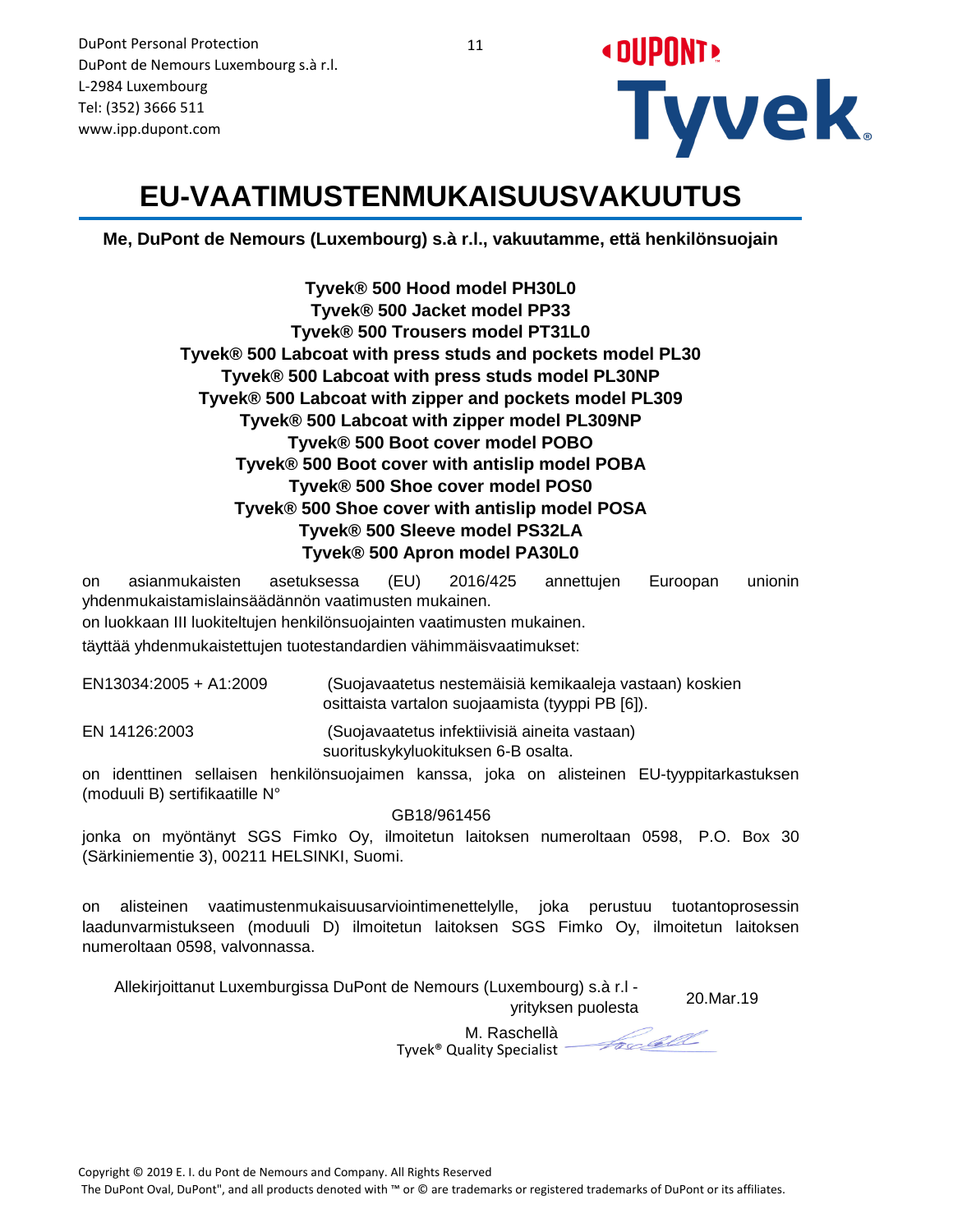**« OUPUNT! Tyvek** 

# **DEKLARACJA ZGODNOŚCI WE**

**Spółka DuPont de Nemours (Luksemburg) S.à r.l. oświadcza, że ŚOI**

**Tyvek® 500 Hood model PH30L0 Tyvek® 500 Jacket model PP33 Tyvek® 500 Trousers model PT31L0 Tyvek® 500 Labcoat with press studs and pockets model PL30 Tyvek® 500 Labcoat with press studs model PL30NP Tyvek® 500 Labcoat with zipper and pockets model PL309 Tyvek® 500 Labcoat with zipper model PL309NP Tyvek® 500 Boot cover model POBO Tyvek® 500 Boot cover with antislip model POBA Tyvek® 500 Shoe cover model POS0 Tyvek® 500 Shoe cover with antislip model POSA Tyvek® 500 Sleeve model PS32LA Tyvek® 500 Apron model PA30L0**

są zgodne ze stosownymi przepisami unijnego prawodawstwa harmonizacyjnego określonego w Rozporządzeniu UE 2016/425.

są zgodne z wymaganiami ustanowionymi dla ŚOI kategorii III.

spełniają minimalne wymagania określone przez zharmonizowane normy dla produktu:

| EN13034:2005 + A1:2009 | (Odzież chroniąca przed płynnymi substancjami chemicznymi)<br>zapewniająca częściową ochronę ciała (typ PB[6]). |
|------------------------|-----------------------------------------------------------------------------------------------------------------|
| EN 14126:2003          | (Odzież chroniąca przed czynnikami biologicznymi) klasyfikacja<br>skuteczności 6-B.                             |

są identyczne jak ŚOI będące obiektem certyfikatu badania typu WE (moduł B) nr

GB18/961456

opracowanie: SGS Fimko Oy, jednostka notyfikowana 0598, P.O. Box 30 (Särkiniementie 3), 00211 HELSINKI, Finlandia.

Podlega procedurze oceny zgodności w oparciu o zapewnienie jakości procesu produkcji (Moduł D) pod nadzorem jednostki notyfikowanej SGS Fimko Oy, jednostka notyfikowana numer 0598.

20.Mar.19 Podpisane przez spółkę DuPont de Nemours (Luksemburg) s.à r.l w Luksemburgu.

Frodell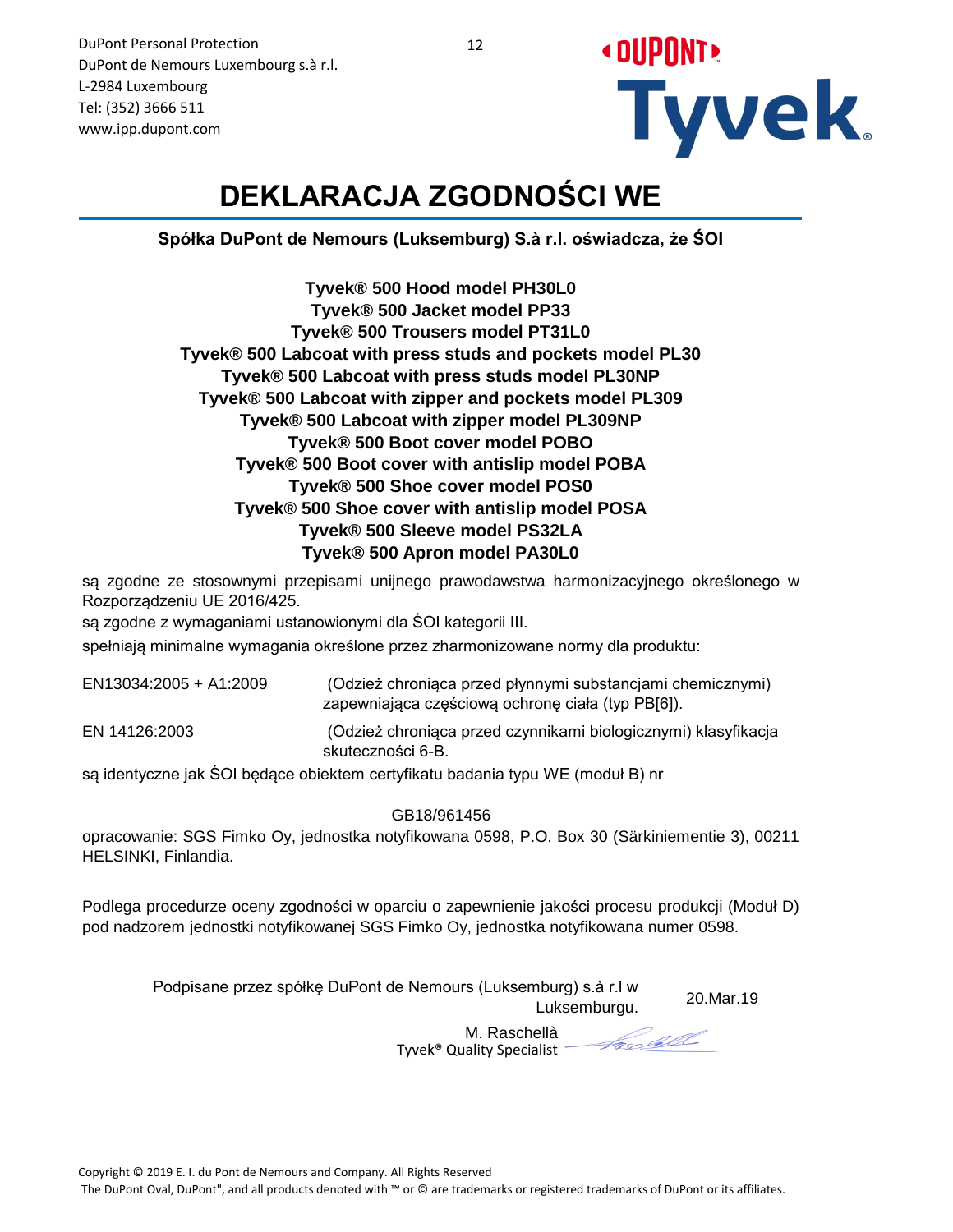

# **EU MEGFELELŐSÉGI NYILATKOZAT**

**Ezennel a DuPont de Nemours (Luxembourg) s.à r.l. kijelenti, hogy a**

**Tyvek® 500 Hood model PH30L0 Tyvek® 500 Jacket model PP33 Tyvek® 500 Trousers model PT31L0 Tyvek® 500 Labcoat with press studs and pockets model PL30 Tyvek® 500 Labcoat with press studs model PL30NP Tyvek® 500 Labcoat with zipper and pockets model PL309 Tyvek® 500 Labcoat with zipper model PL309NP Tyvek® 500 Boot cover model POBO Tyvek® 500 Boot cover with antislip model POBA Tyvek® 500 Shoe cover model POS0 Tyvek® 500 Shoe cover with antislip model POSA Tyvek® 500 Sleeve model PS32LA Tyvek® 500 Apron model PA30L0**

egyéni védőöltözet megfelel az EU 2016/425 EU rendelet vonatkozó EU harmonizációs jogszabályi rendelkezéseinek.

Megfelel az egyéni védőeszközökre vonatkozó III. kategóriájú követelményeknek. Megfelel a harmonizált termékszabványokban meghatározott minimális követelményeknek:

| EN13034:2005 + A1:2009                                    | (Folyékony vegyszerek elleni védőruházat) részleges<br>testvédelemhez (PB[6] típus). |
|-----------------------------------------------------------|--------------------------------------------------------------------------------------|
| EN 14126:2003                                             | (Fertőző anyagok elleni védőruházat) a 6-B<br>teljesítményosztályhoz.                |
| Megegyezik az EU típusvizsgálat (B modul) tárgyát képező, |                                                                                      |

GB18/961456

számú, az SGS Fimko Oy, Notified Body 0598, P.O. Box 30 (Särkiniementie 3), 00211 HELSINKI, Finnország által kiadott tanúsítvánnyal rendelkező egyéni védőeszközzel.

A gyártási folyamat minőségbiztosításán (D modul) alapuló megfelelőségértékelési eljárás alá esik, az SGS Fimko Oy (kijelölt tanúsító szervezet, azonosító száma: 0598) ellenőrzése alatt.

A luxembourgi DuPont de Nemours (Luxembourg) s.à r.l. nevében az aláíró:

20.Mar.19

M. Raschellà Tyvek® Quality Specialist

Forcell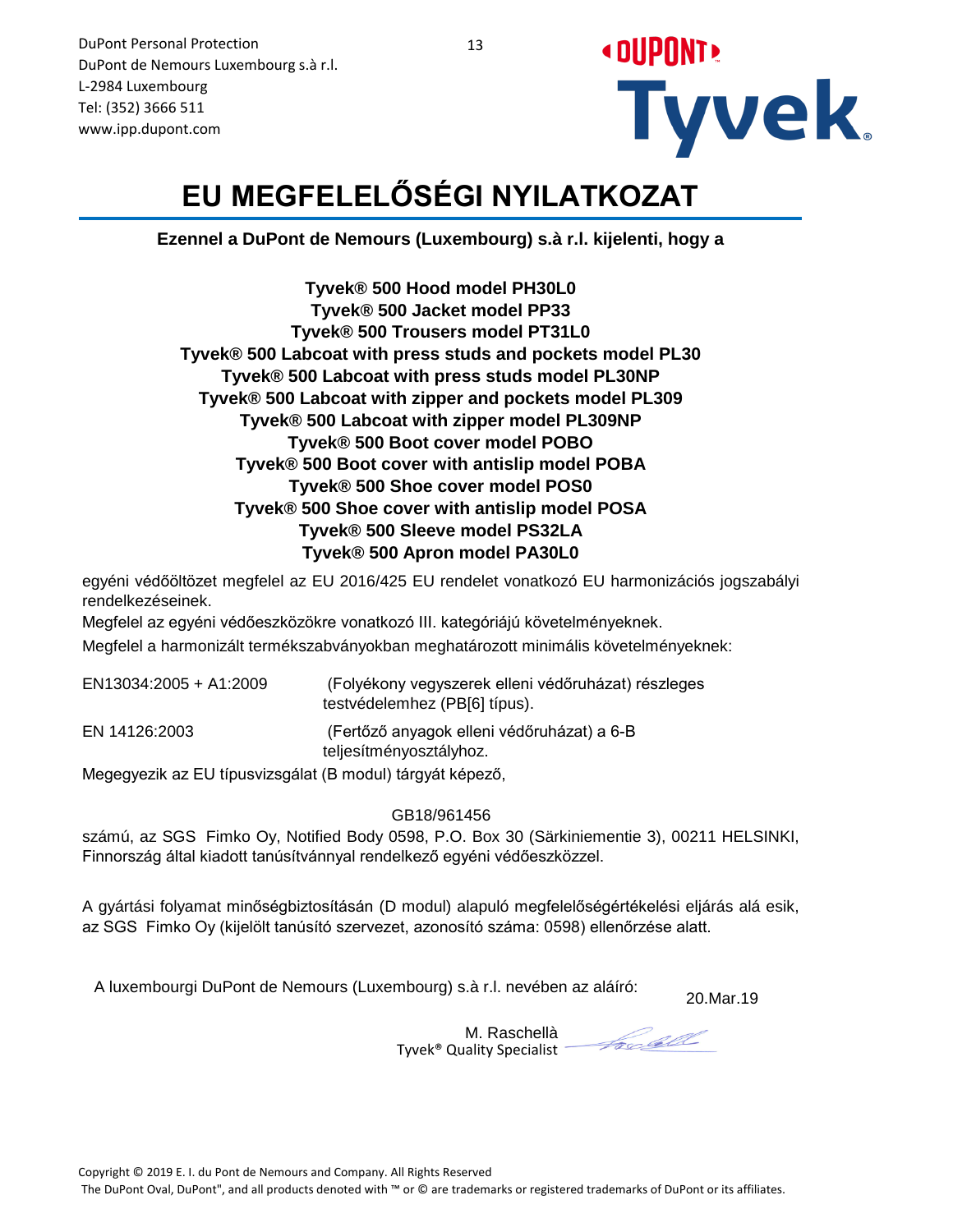**« DUPUNT! Tyvek** 

DuPont Personal Protection DuPont de Nemours Luxembourg s.à r.l. L-2984 Luxembourg Tel: (352) 3666 511 www.ipp.dupont.com

# **ES PROHLÁŠENÍ O SHODĚ**

**My, společnost DuPont de Nemours (Luxembourg) s.à r.l., prohlašujeme o osobním ochranném prostředku**

> **Tyvek® 500 Hood model PH30L0 Tyvek® 500 Jacket model PP33 Tyvek® 500 Trousers model PT31L0 Tyvek® 500 Labcoat with press studs and pockets model PL30 Tyvek® 500 Labcoat with press studs model PL30NP Tyvek® 500 Labcoat with zipper and pockets model PL309 Tyvek® 500 Labcoat with zipper model PL309NP Tyvek® 500 Boot cover model POBO Tyvek® 500 Boot cover with antislip model POBA Tyvek® 500 Shoe cover model POS0 Tyvek® 500 Shoe cover with antislip model POSA Tyvek® 500 Sleeve model PS32LA Tyvek® 500 Apron model PA30L0**

Je ve shodě s relevantními harmonizačními právními ustanoveními Evropské unie dle nařízení EU 2016/425.

Je ve shodě s požadavky na osobní ochranné prostředky kategorie III.

Splňuje minimální požadavky specifikované harmonizovanými produktovými normami:

 (Ochranné oděvy proti kapalným chemikáliím) pro ochranu částí těla (typ PB[6]). EN13034:2005 + A1:2009

EN 14126:2003 (Ochranné oděvy proti infekčním agens) pro klasifikaci účinnosti 6- B.

Je identický s osobním ochranným prostředkem, který je předmětem certifikátu EU přezkoušení typu (modul B) č.

GB18/961456

vydaného orgánem SGS Fimko Oy s číslem notifikovaného orgánu 0598, P.O. Box 30 (Särkiniementie 3), 00211 HELSINKI, Finsko.

Je předmětem postupu pro posuzování shody založeného na ověřování kvality výrobního postupu (modul D) pod dohledem notifikovaného orgánu SGS Fimko Oy, číslo notifikovaného orgánu 0598.

20.Mar.19 V Lucembursku za společnost DuPont de Nemours (Luxembourg) s.à r.l

M. Raschellà Tyvek® Quality Specialist

Frodell

podepsal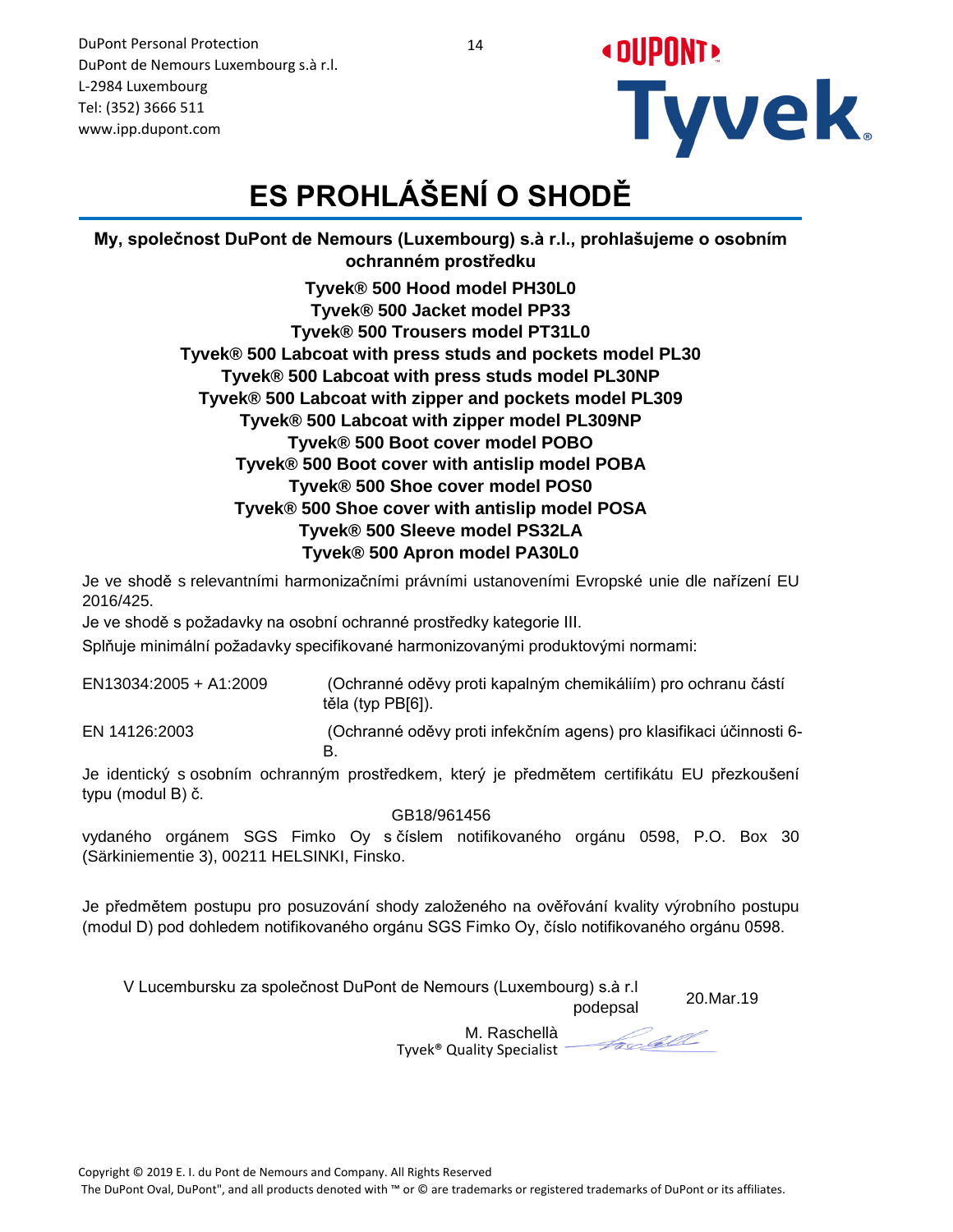

# **EU ДЕКЛАРАЦИЯ ЗА СЪОТВЕТСТВИЕ**

**Ние, DuPont de Nemours (Люксембург) s.à r.l., декларираме, че личните предпазни средства (ЛПС) Tyvek® 500 Hood model PH30L0 Tyvek® 500 Jacket model PP33 Tyvek® 500 Trousers model PT31L0 Tyvek® 500 Labcoat with press studs and pockets model PL30 Tyvek® 500 Labcoat with press studs model PL30NP Tyvek® 500 Labcoat with zipper and pockets model PL309 Tyvek® 500 Labcoat with zipper model PL309NP Tyvek® 500 Boot cover model POBO Tyvek® 500 Boot cover with antislip model POBA Tyvek® 500 Shoe cover model POS0 Tyvek® 500 Shoe cover with antislip model POSA Tyvek® 500 Sleeve model PS32LA Tyvek® 500 Apron model PA30L0**

са в съответствие с разпоредбите на законодателството за хармонизация на Европейския съюз в Регламент 2016/425 на ЕС;

са в съответствие с изискванията за ЛПС от категория III.

Отговарят на минималните изисквания, посочени в хармонизираните стандарти за продуктите:

| EN13034:2005 + A1:2009 | (Защитни облекла срещу течни химични продукти) за<br>частична защита на тялото (тип РВГ61). |
|------------------------|---------------------------------------------------------------------------------------------|
| EN 14126:2003          | (Защитни облекла срещу причинители на инфекции) за<br>класификация за изпълнението 6-В.     |

са идентични с ЛПС, които са обект на сертификата за типово изпитване на ЕС (модул B) c №

GB18/961456

издаден от SGS Fimko Oy, нотифициран орган 0598, P.O. Box 30 (Särkiniementie 3), 00211 HELSINKI, Финландия;

са обект на процедурата за оценка на съответствието въз основа на осигуряване на качеството на производството (модул D) под надзора на нотифицирания орган SGS Fimko Oy, номер на нотифицирания орган 0598.

Подписано от името на DuPont de Nemours (Люксембург) s.à r.l в Люксембург,

20.Mar.19

Frodell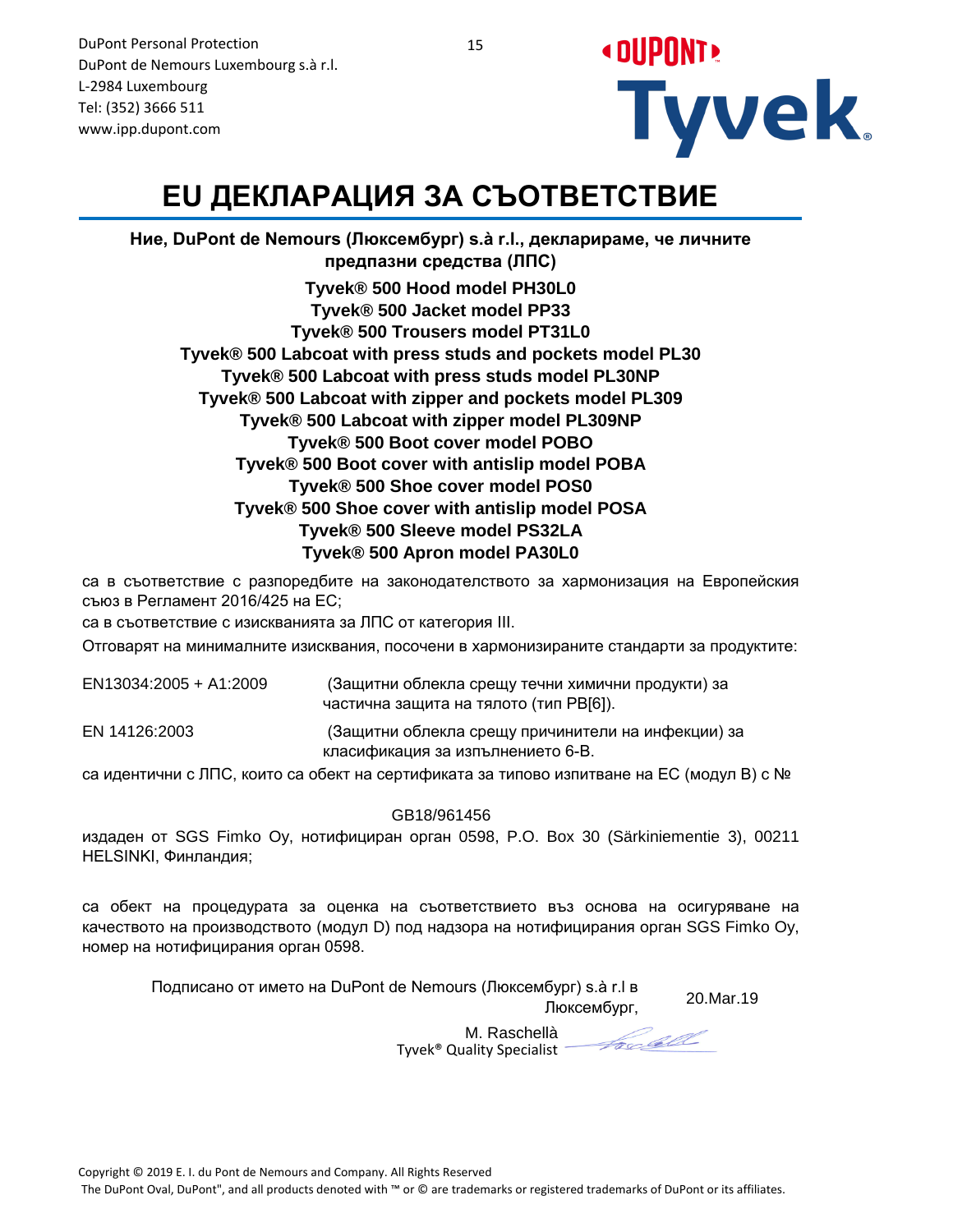

#### **VYHLÁSENIE O ZHODE PRE VÝROBOK OZNAČENÝ ZNAČKOU EU**

**My, spoločnosť DuPont de Nemours (Luxembourg) s.à r.l., vyhlasujeme, že tento osobný ochranný prostriedok**

> **Tyvek® 500 Hood model PH30L0 Tyvek® 500 Jacket model PP33 Tyvek® 500 Trousers model PT31L0 Tyvek® 500 Labcoat with press studs and pockets model PL30 Tyvek® 500 Labcoat with press studs model PL30NP Tyvek® 500 Labcoat with zipper and pockets model PL309 Tyvek® 500 Labcoat with zipper model PL309NP Tyvek® 500 Boot cover model POBO Tyvek® 500 Boot cover with antislip model POBA Tyvek® 500 Shoe cover model POS0 Tyvek® 500 Shoe cover with antislip model POSA Tyvek® 500 Sleeve model PS32LA Tyvek® 500 Apron model PA30L0**

je v zhode s príslušnými ustanoveniami harmonizačnej legislatívy Európskej únie uvedenými v nariadení Európskeho parlamentu a Rady (EÚ) 2016/425.

je v zhode s požiadavkami na osobné ochranné prostriedky kategórie III.

spĺňa minimálne požiadavky špecifikované harmonizovanými produktovými normami:

 (ochranné odevy proti kvapalným chemikáliám) na ochranu častí tela (typ PB[6]). EN13034:2005 + A1:2009

EN 14126:2003 (ochranné odevy proti nositeľom nákazy) na klasifikáciu funkčných vlastností 6-B.

je identický s osobným ochranným prostriedkom, ktorý je predmetom certifikátu typovej skúšky pre EÚ (modul B) č.

GB18/961456

vydaného spoločnosťou SGS Fimko Oy, číslo notifikovaného orgánu 0598, P.O. Box 30 (Särkiniementie 3), 00211 HELSINKI, Fínsko.

je predmetom postupu vyhodnocovania zhody založeného na hodnotení kvality výrobného procesu (modul D) pod dohľadom notifikovaného orgánu SGS Fimko Oy, číslo notifikovaného orgánu 0598.

> Podpísané za spoločnosť DuPont de Nemours (Luxembourg) s.à r.l v Luxemburgu,

20.Mar.19

Focall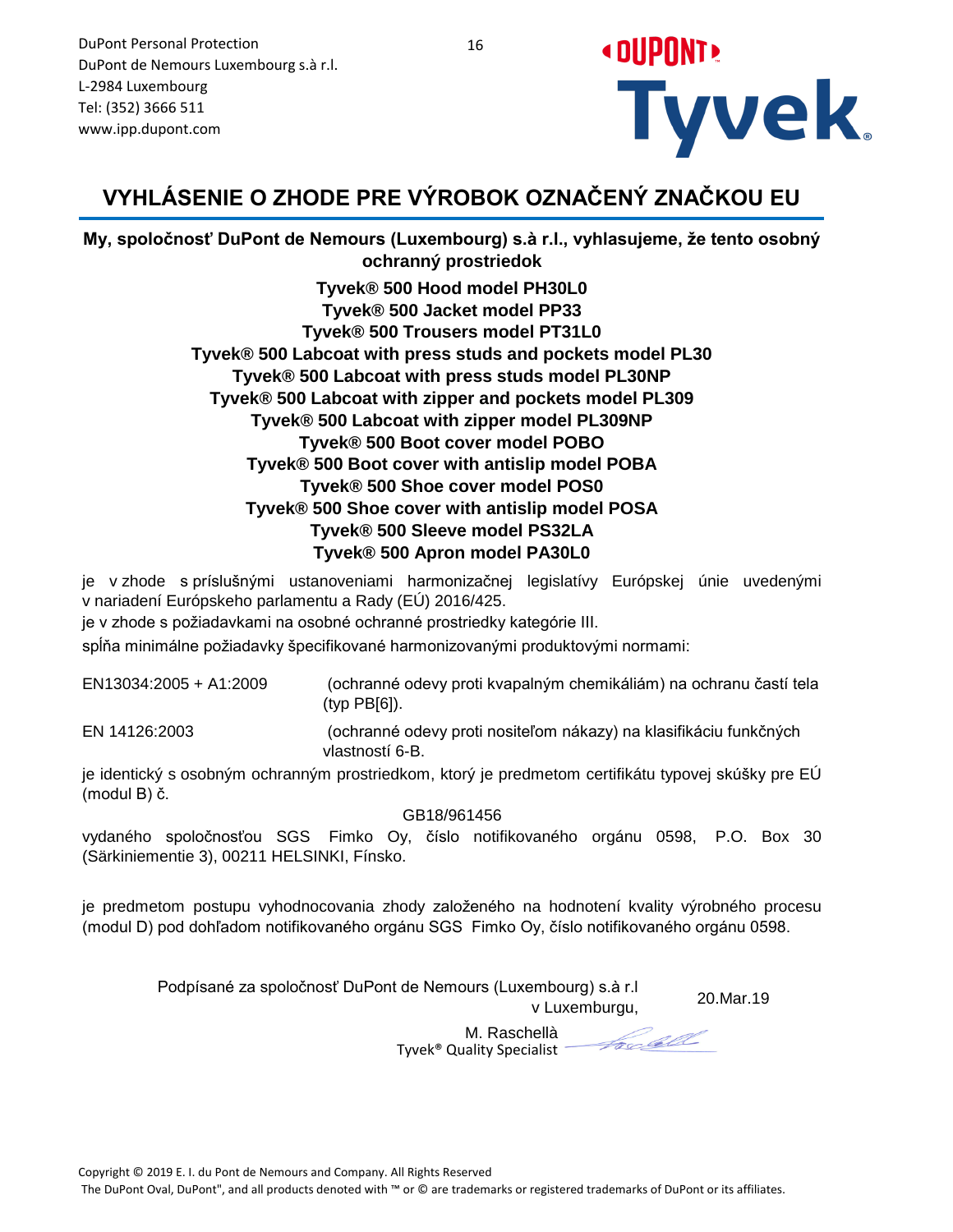17

DuPont Personal Protection DuPont de Nemours Luxembourg s.à r.l. L-2984 Luxembourg Tel: (352) 3666 511 www.ipp.dupont.com



# **IZJAVA O SKLADNOSTI EU**

**Mi, DuPont de Nemours (Luxembourg) s.à r.l., izjavljamo, da za osebno zaščitno opremo velja naslednje:**

> **Tyvek® 500 Hood model PH30L0 Tyvek® 500 Jacket model PP33 Tyvek® 500 Trousers model PT31L0 Tyvek® 500 Labcoat with press studs and pockets model PL30 Tyvek® 500 Labcoat with press studs model PL30NP Tyvek® 500 Labcoat with zipper and pockets model PL309 Tyvek® 500 Labcoat with zipper model PL309NP Tyvek® 500 Boot cover model POBO Tyvek® 500 Boot cover with antislip model POBA Tyvek® 500 Shoe cover model POS0 Tyvek® 500 Shoe cover with antislip model POSA Tyvek® 500 Sleeve model PS32LA Tyvek® 500 Apron model PA30L0**

Je skladna z relevantnimi določbami zakonodaje Evropske Unije o harmonizaciji v Uredbi EU 2016/425.

Je skladna z zahtevami za osebno zaščitno opremo kategorije III.

Izpolnjuje minimalne zahteve, ki jih določajo harmonizirani standardi za izdelke:

| EN13034:2005 + A1:2009 | (Obleka za zaščito pred tekočimi kemikalijami) za delno zaščito<br>telesa (tip PB[6]). |
|------------------------|----------------------------------------------------------------------------------------|
| EN 14126:2003          | (Zaščitna obleka proti povzročiteljem okužb) za razvrstitev<br>zmogljivosti 6-B.       |

Je identična osebni zaščitni opremi, ki je predmet certifikata preizkusa tipa EU (modul B) št.

GB18/961456

ki ga je izdalo podjetje SGS Fimko Oy, priglasitveni organ 0598, Box 30 (Särkiniementie 3), 00211 HELSINKI, Finska.

Je predmet postopka ocenjevanja skladnosti na podlagi potrdila o kakovosti v proizvodnem procesu (modul D) pod nadzorom priglasitvenega organa SGS Fimko Oy, priglasitveni organ številka 0598.

Podpisano za podjetje DuPont de Nemours (Luxembourg) s.à r.l v kraju Luxembourg, 20.Mar.19

Frotell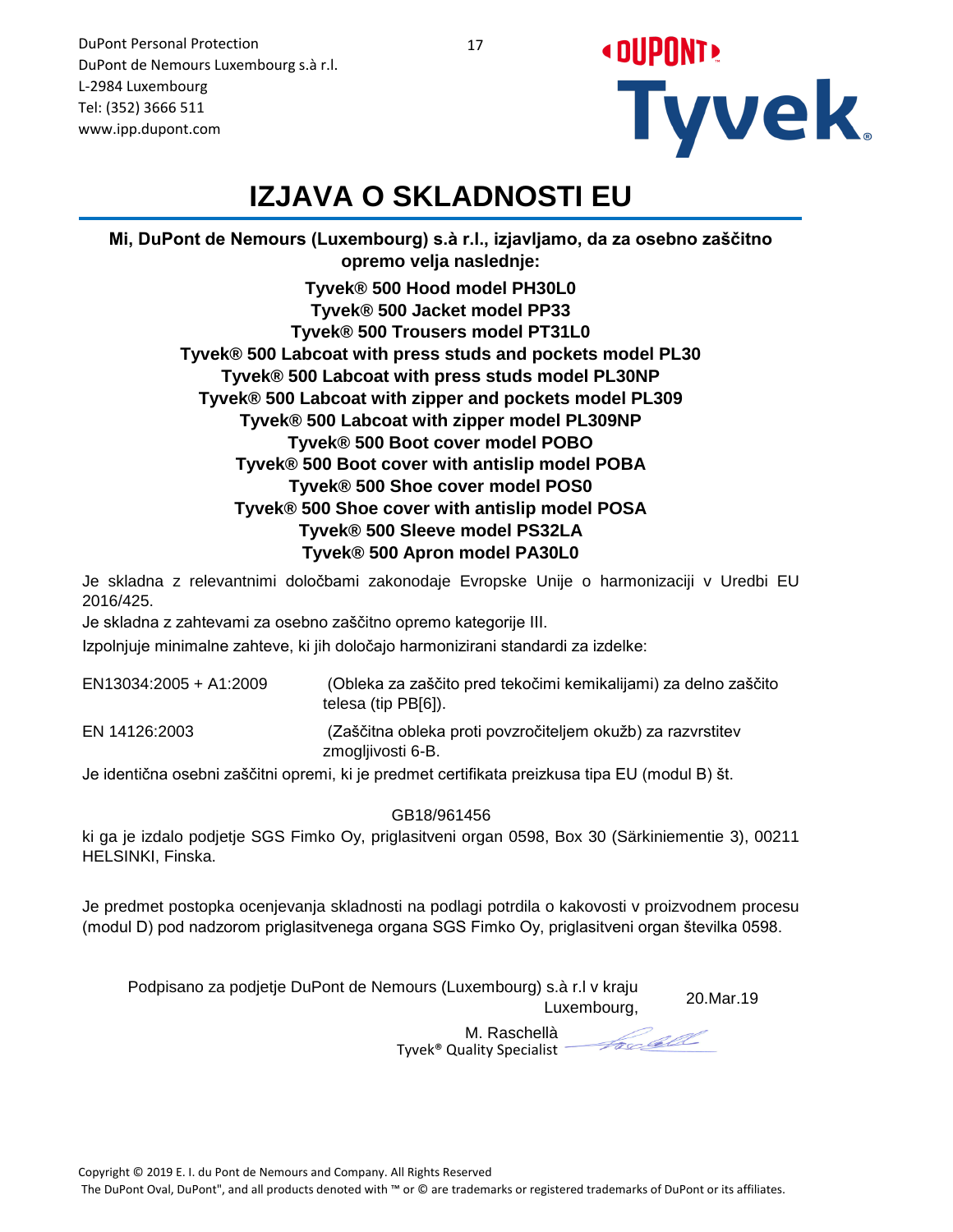

# **DECLARAȚIE DE CONFORMITATE EU**

**Noi, DuPont de Nemours (Luxembourg) s.à r.l., declarăm că echipamentul de protecție personală**

> **Tyvek® 500 Hood model PH30L0 Tyvek® 500 Jacket model PP33 Tyvek® 500 Trousers model PT31L0 Tyvek® 500 Labcoat with press studs and pockets model PL30 Tyvek® 500 Labcoat with press studs model PL30NP Tyvek® 500 Labcoat with zipper and pockets model PL309 Tyvek® 500 Labcoat with zipper model PL309NP Tyvek® 500 Boot cover model POBO Tyvek® 500 Boot cover with antislip model POBA Tyvek® 500 Shoe cover model POS0 Tyvek® 500 Shoe cover with antislip model POSA Tyvek® 500 Sleeve model PS32LA Tyvek® 500 Apron model PA30L0**

este în conformitate cu prevederile legislației relevante de armonizare ale Uniunii Europene din Regulamentul UE 2016/425.

este în conformitate cu cerințele pentru echipamentele de protecție personală din categoria III. îndeplinește cerințele minime specificate de standardele armonizate pentru produse:

| EN13034:2005 + A1:2009 | (Îmbrăcăminte de protecție împotriva substanțelor chimice lichide)<br>pentru protecție parțială a corpului (Tipul PB[6]). |
|------------------------|---------------------------------------------------------------------------------------------------------------------------|
| EN 14126:2003          | (Îmbrăcăminte de protecție împotriva agenților infecțiosi) pentru<br>clasificarea de performante 6-B.                     |

Este identic cu echipamentele de protecție personală supuse omologării UE (Modulul B), nr. de certificat

GB18/961456

emis de SGS Fimko Oy, număr de organism notificat 0598, P.O. Box 30 (Särkiniementie 3), 00211 HELSINKI, Finlanda.

Se supune procedurii de evaluare a conformității bazate pe asigurarea calității procesului de producție (Modulul D) sub supravegherea organismului notificat SGS Fimko Oy, număr de organism notificat 0598.

Semnat pentru DuPont de Nemours (Luxembourg) s.à r.l în Luxemburg,

20.Mar.19

M. Raschellà Tyvek® Quality Specialist

Forcell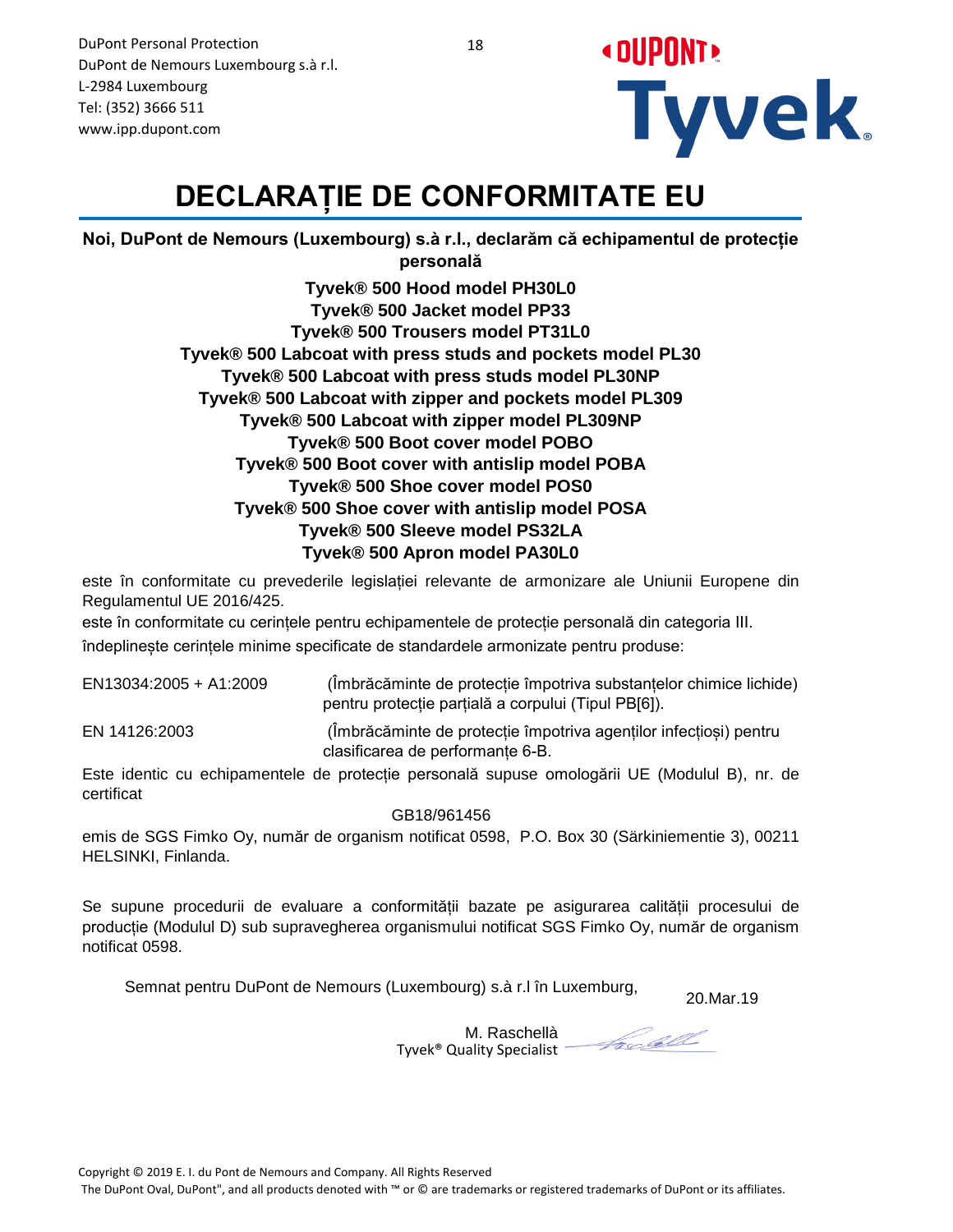

# **EU ATITIKTIES DEKLARACIJA**

**Mes, "DuPont de Nemours (Luxembourg) s.à r.l.", deklaruojame, kad AAP**

**Tyvek® 500 Hood model PH30L0 Tyvek® 500 Jacket model PP33 Tyvek® 500 Trousers model PT31L0 Tyvek® 500 Labcoat with press studs and pockets model PL30 Tyvek® 500 Labcoat with press studs model PL30NP Tyvek® 500 Labcoat with zipper and pockets model PL309 Tyvek® 500 Labcoat with zipper model PL309NP Tyvek® 500 Boot cover model POBO Tyvek® 500 Boot cover with antislip model POBA Tyvek® 500 Shoe cover model POS0 Tyvek® 500 Shoe cover with antislip model POSA Tyvek® 500 Sleeve model PS32LA Tyvek® 500 Apron model PA30L0**

Atitinka Reglamento ES 2016/425 susijusias Europos Sąjungos derinamųjų teisės aktų nuostatas.

Atitinka reikalavimus III kategorijos AAP.

Tenkina minimalius reikalavimus, nurodytus darniuosiuose produktų standartuose:

| EN13034:2005 + A1:2009 | (Apsauginė apranga nuo skystųjų chemikalų) apsauganti tik tam<br>tikras kūno dalis ([6] PB tipo apranga). |
|------------------------|-----------------------------------------------------------------------------------------------------------|
| EN 14126:2003          | (Apsauginė apranga nuo infekcinių agentų) 6-B charakteristikų<br>klasifikacijai.                          |
|                        | \/ 'I ('YI AAF\I 'J'I'I FA(' I ' M\) II'\ (''I'I AI                                                       |

Yra identiška AAP, kuriai taikomas ES tipo tyrimas (B modulis), sertifikato Nr.

GB18/961456

išdavė "SGS Fimko Oy", notifikuotoji įstaiga 0598, Box 30 (Särkiniementie 3), 00211 HELSINKI, Suomija.

Taikoma atitikties vertinimo procedūra, pagrįsta gamybos proceso kokybės užtikrinimu (D modelis) kontroliuojant notifikuotajai įstaigai "SGS Fimko Oy", notifikuotosios įstaigos numeris 0598.

Pasirašyta "DuPont de Nemours (Luxembourg) s.à r.l" vardu Liuksemburge,

20.Mar.19

M. Raschellà Tyvek® Quality Specialist

forcell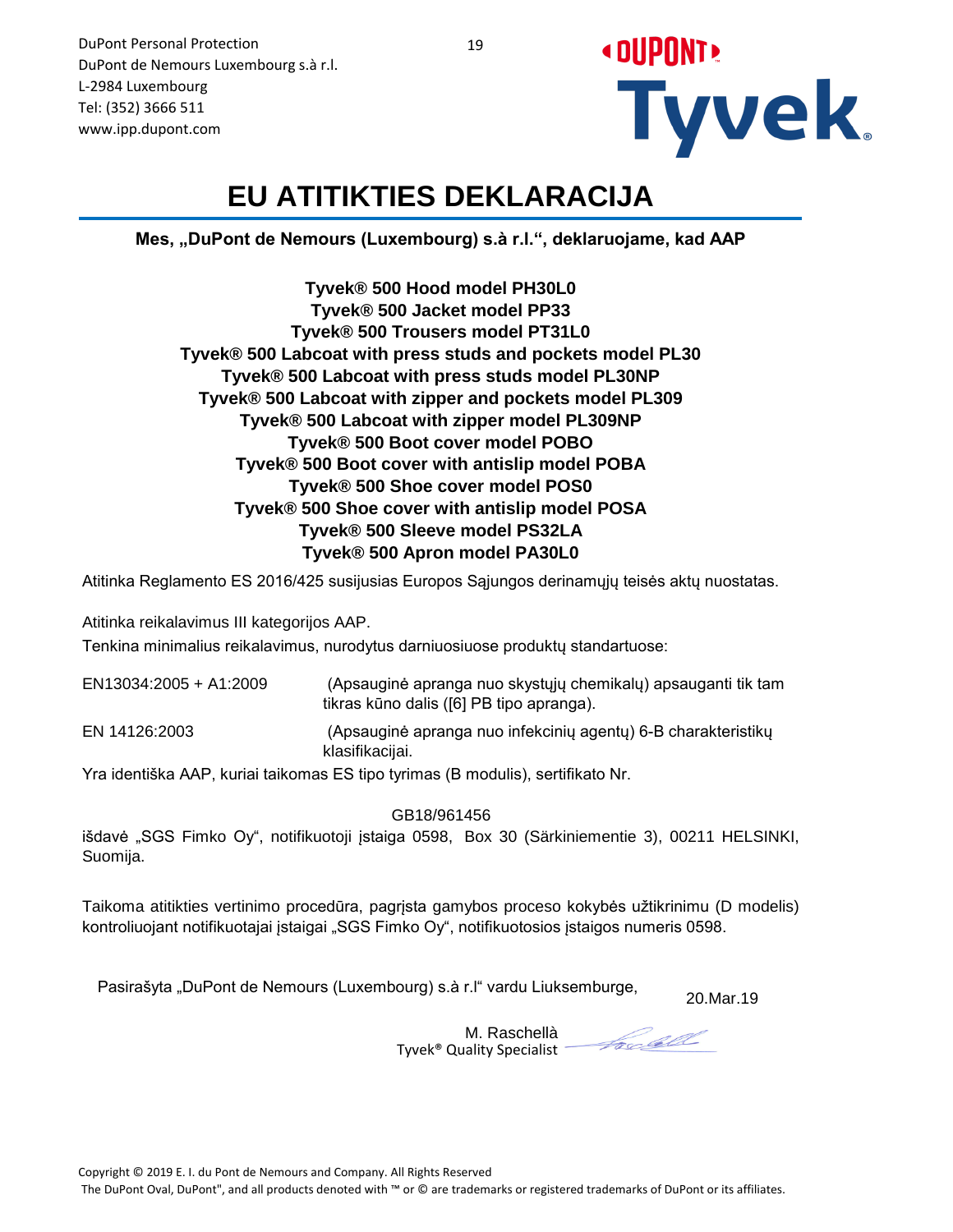

# **EU ATBILSTĪBAS DEKLARĀCIJA**

**Mēs, DuPont de Nemours (Luxembourg) s.à r.l., paziņojam, ka individuālais aizsardzības līdzeklis**

**Tyvek® 500 Hood model PH30L0 Tyvek® 500 Jacket model PP33 Tyvek® 500 Trousers model PT31L0 Tyvek® 500 Labcoat with press studs and pockets model PL30 Tyvek® 500 Labcoat with press studs model PL30NP Tyvek® 500 Labcoat with zipper and pockets model PL309 Tyvek® 500 Labcoat with zipper model PL309NP Tyvek® 500 Boot cover model POBO Tyvek® 500 Boot cover with antislip model POBA Tyvek® 500 Shoe cover model POS0 Tyvek® 500 Shoe cover with antislip model POSA Tyvek® 500 Sleeve model PS32LA Tyvek® 500 Apron model PA30L0**

Atbilst Regulā ES 2016/425 noteiktajām attiecīgajām Eiropas Savienības saskaņošanas tiesību aktu prasībām.

Atbilst III kategorijas individuālā aizsardzības līdzekļa prasībām.

Atbilst minimālajām prasībām, kas norādītas saskaņotajos ražojumu standartos:

| EN13034:2005 + A1:2009 | (Aizsargapģērbs pret šķidrajām ķimikālijām) ķermeņa daļu<br>aizsardzībai (PB[6]. tips).  |
|------------------------|------------------------------------------------------------------------------------------|
| EN 14126:2003          | (Aizsargapģērbs pret infekcijas izraisošiem mikroorganismiem),<br>veiktspējas klase 6-B. |

Ir identisks individuālajam aizsardzības līdzeklim, uz ko attiecas ES tipu pārbaude (B modulis), sertifikāts nr.

GB18/961456

kuru izsniedz SGS Fimko Oy, paziņotās struktūras numurs 0598, P.O. Box 30 (Särkiniementie 3), 00211 HELSINKI, Somija.

Uz individuālo aizsardzības līdzekli attiecas atbilstības novērtēšanas procedūra, kuras pamatā ir ražošanas procesa kvalitātes nodrošināšana (D modulis) un kuru uzrauga paziņotā struktūra SGS Fimko Oy, paziņotās struktūras numurs 0598.

Parakstīts DuPont de Nemours (Luxembourg) s.à r.l. vārdā Luksemburgā <br>20.Mar.19

Forcell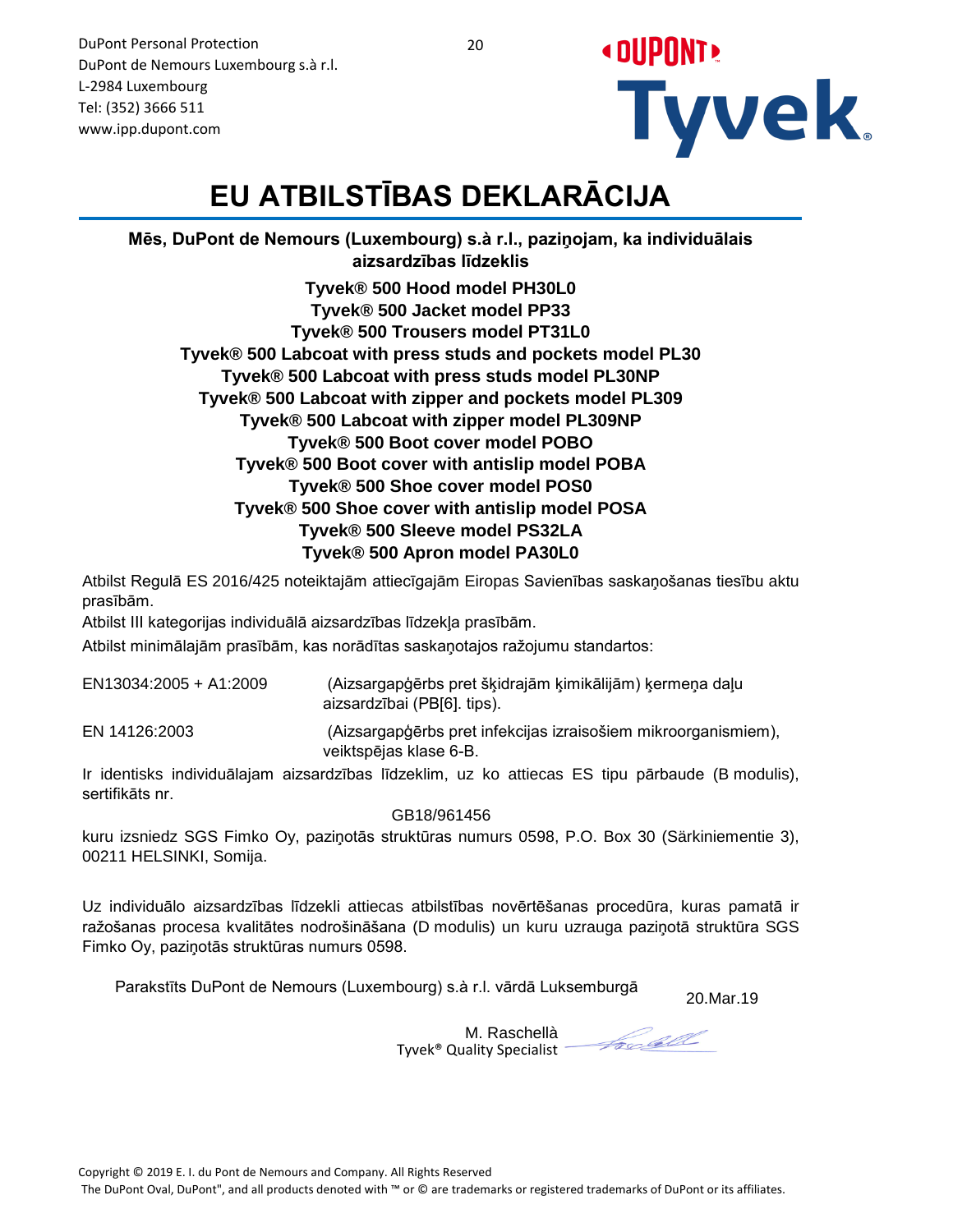

#### **EU VASTAVUSDEKLARATSIOON**

**Meie, DuPont de Nemours (Luxembourg) s.à r.l., deklareerime isikukaitsevahendite kohta järgmist.**

> **Tyvek® 500 Hood model PH30L0 Tyvek® 500 Jacket model PP33 Tyvek® 500 Trousers model PT31L0 Tyvek® 500 Labcoat with press studs and pockets model PL30 Tyvek® 500 Labcoat with press studs model PL30NP Tyvek® 500 Labcoat with zipper and pockets model PL309 Tyvek® 500 Labcoat with zipper model PL309NP Tyvek® 500 Boot cover model POBO Tyvek® 500 Boot cover with antislip model POBA Tyvek® 500 Shoe cover model POS0 Tyvek® 500 Shoe cover with antislip model POSA Tyvek® 500 Sleeve model PS32LA Tyvek® 500 Apron model PA30L0**

Vastavad määruse (EL) 2016/425 asjakohastele Euroopa Liidu ühtlustamisõigusaktide sätetele.

Vastavad III kategooria isikukaitsevahenditele kohalduvatele nõuetele. Täidavad järgmiste harmoneeritud tootestandardite miinimumnõudeid:

 (Vedelate kemikaalide eest kaitsev riietus) keha osaliseks kaitseks (Type PB[6]). EN 14126:2003 (Nakkuslike ainete eest kaitsev kaitseriietus) klassifikatsiooniga 6- EN13034:2005 + A1:2009

B.

On identsed isikukaitsevahenditega, millele kohaldub Euroopa Liidu tüübihindamise (Mooduli B) sertifikaat nr

GB18/961456

ja mille on välja andnud SGS Fimko Oy, teavitatud asutus 0598, üksus 30 (Särkiniementie 3), 00211 HELSINKI, Soome.

On teavitatud asutuse SGS Fimko Oy, teavitatud asutuse number 0598, järelevalve all teostatava tootmisprotsessi (Moodul D) kvaliteeditagamisel põhineva vastavushindamise subjekt.

| Ettevõtte DuPont de Nemours (Luxembourg) s.à r.l nimel Luksemburgis<br>allkirjastanud | 20.Mar.19 |
|---------------------------------------------------------------------------------------|-----------|
|                                                                                       |           |

M. Raschellà Tyvek® Quality Specialist

Forcell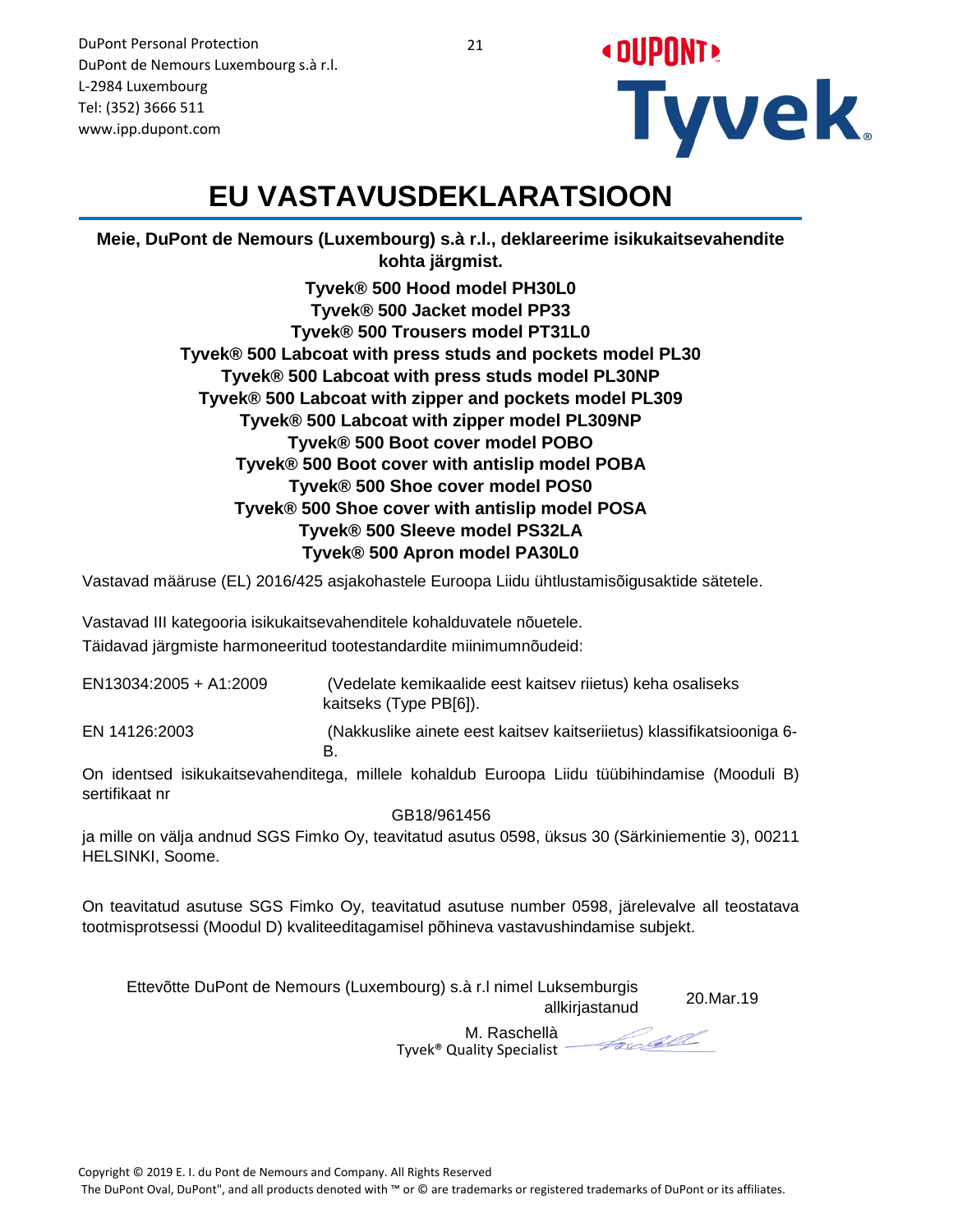

#### **EU UYGUNLUK BEYANI**

**DuPont de Nemours (Lüksemburg) s.à r.l. olarak KKD'nin aşağıdaki şartları karşıladığını beyan ederiz: Tyvek® 500 Hood model PH30L0**

**Tyvek® 500 Jacket model PP33 Tyvek® 500 Trousers model PT31L0 Tyvek® 500 Labcoat with press studs and pockets model PL30 Tyvek® 500 Labcoat with press studs model PL30NP Tyvek® 500 Labcoat with zipper and pockets model PL309 Tyvek® 500 Labcoat with zipper model PL309NP Tyvek® 500 Boot cover model POBO Tyvek® 500 Boot cover with antislip model POBA Tyvek® 500 Shoe cover model POS0 Tyvek® 500 Shoe cover with antislip model POSA Tyvek® 500 Sleeve model PS32LA Tyvek® 500 Apron model PA30L0**

2016/425 sayılı (AB) Tüzükteki ilgili Avrupa Birliği uyumlaştırma mevzuatı hükümlerine uygundur.

Kategori III'deki KKD gereksinimlerine uygundur.

Uyumlulaştırılmış ürün standartlarının belirttiği aşağıdaki asgari gereksinimleri yerine getirir:

| EN13034:2005 + A1:2009 | (Sıvı kimyasallara karşı koruyucu giysi) kısmi vücut koruması için<br>$(Tip PB[6])$ .       |
|------------------------|---------------------------------------------------------------------------------------------|
| EN 14126:2003          | (Hastalık bulaştırıcı maddelere karşı koruyucu giysi) 6-B<br>performans sinifi için.        |
|                        | P.O. Box 30 (Särkiniementie 3), 00211 HELSINKI, Finlandiya adresinde bulunan 0598 numaralı, |

GB18/961456

SGS Fimko Oy tarafından verilen AB tip incelemesi (Modül B) sertifika no. GBXXX'e tabi KKD ile aynıdır.

0598 numaralı Onaylı Kuruluş SGS Fimko Oy gözetimi altında üretim prosesinin kalite güvencesine (Modül D) dayalı uygunluk değerlendirme prosedürüne tabidir.

Lüksemburg'daki DuPont de Nemours (Lüksemburg) s.à r.l. adına imzalayan,

20.Mar.19

M. Raschellà Tyvek® Quality Specialist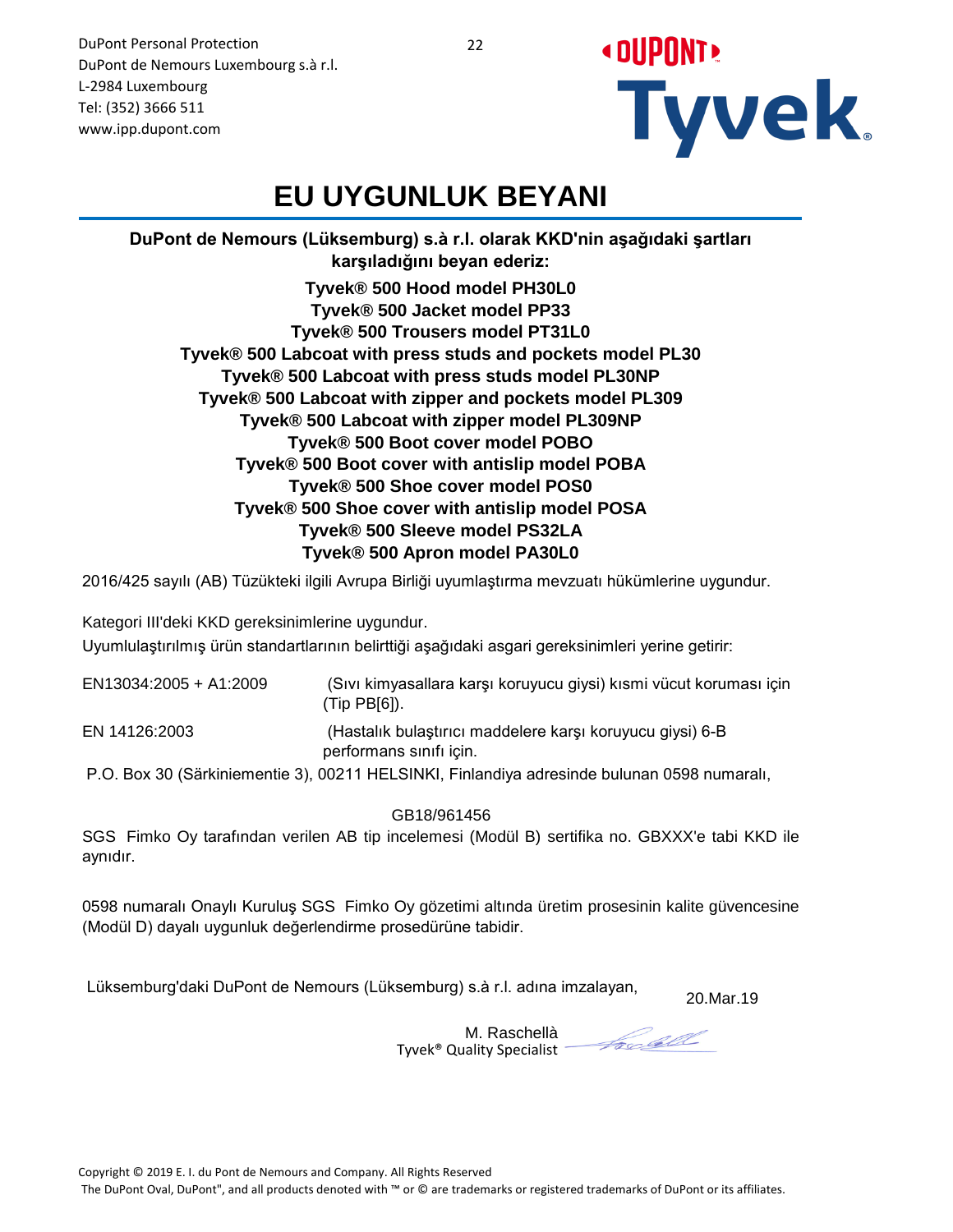

## **ΔΗΛΩΣΗ ΣΥΜΜΟΡΦΩΣΗΣ EU**

**Εμείς, η DuPont de Nemours (Luxembourg) s.à r.l., δηλώνουμε ότι τα ΜΑΠ**

| Tyvek® 500 Hood model PH30L0                               |
|------------------------------------------------------------|
| Tyvek® 500 Jacket model PP33                               |
| Tyvek® 500 Trousers model PT31L0                           |
| Tyvek® 500 Labcoat with press studs and pockets model PL30 |
| Tyvek® 500 Labcoat with press studs model PL30NP           |
| Tyvek® 500 Labcoat with zipper and pockets model PL309     |
| Tyvek® 500 Labcoat with zipper model PL309NP               |
| Tyvek® 500 Boot cover model POBO                           |
| Tyvek® 500 Boot cover with antislip model POBA             |
| Tyvek® 500 Shoe cover model POS0                           |
| Tyvek® 500 Shoe cover with antislip model POSA             |
| Tyvek® 500 Sleeve model PS32LA                             |
| Tyvek® 500 Apron model PA30L0                              |

Συμμορφώνονται με τις αντίστοιχες διατάξεις της ενωσιακής νομοθεσίας εναρμόνισης του Κανονισμού ΕΕ 2016/425.

Συμμορφώνονται με τις απαιτήσεις για ΜΑΠ κατηγορίας III.

Πληρούν τις ελάχιστες απαιτήσεις που προβλέπονται από τα εναρμονισμένα πρότυπα προϊόντων:

| EN13034:2005 + A1:2009 | (Προστατευτικός ρουχισμός έναντι υγρών χημικών ουσιών) για<br>προστασία μερών του σώματος (Τύπος ΡΒ[6]). |
|------------------------|----------------------------------------------------------------------------------------------------------|
| EN 14126:2003          | (Προστατευτικός ρουχισμός έναντι μολυσματικών παραγόντων)                                                |

 (Προστατευτικός ρουχισμός έναντι μολυσματικών παραγόντων) για την κατηγορία απόδοσης 6-B.

Είναι ίδια με τον εξοπλισμό που εγκρίνεται με το πιστοποιητικό ελέγχου τύπου της ΕΕ (Ενότητα B) N°

GB18/961456

που εκδίδεται από την SGS Fimko Oy, P.O. Box 30 (Särkiniementie 3), 00211 HELSINKI, Φινλανδία, με αριθμό αποδέκτη φορέα 0598.

Υποβάλλεται στη διαδικασία αξιολόγησης συμμόρφωσης με βάση τη διασφάλιση ποιότητας της διαδικασίας παραγωγής (Ενότητα D) υπό την εποπτεία της αποδέκτριας εταιρείας SGS Fimko Oy, με αριθμό αποδέκτη φορέα 0598.

> 20.Mar.19 Υπογράφεται για την DuPont de Nemours (Luxembourg) s.à r.l. στο Λουξεμβούργο,

Fredell

M. Raschellà Tyvek® Quality Specialist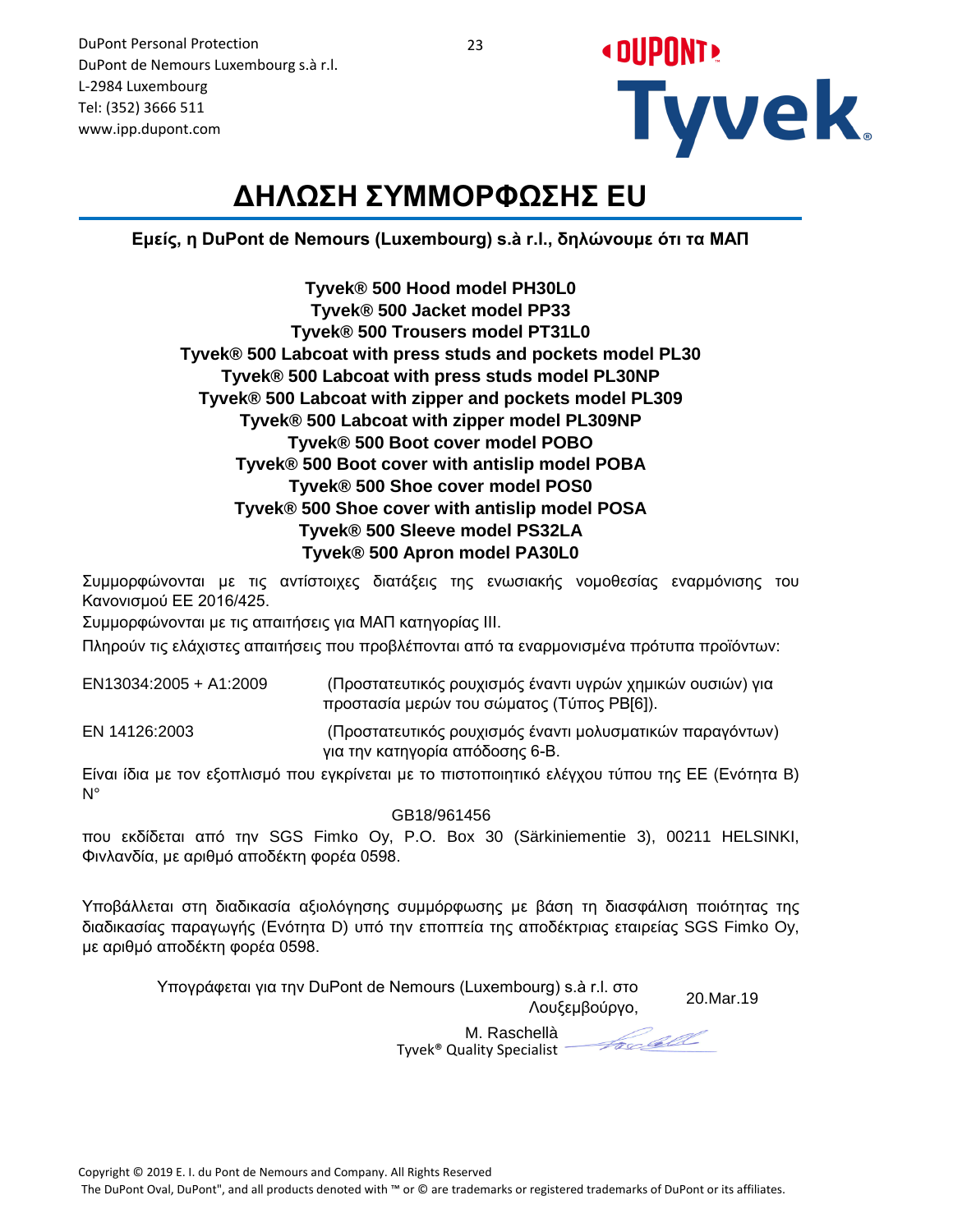

# **ДЕКЛАРАЦИЯ О СООТВЕТСТВИИ EU**

**Компания DuPont de Nemours (Luxembourg) s.à r.l., заявляет, что СИЗ**

**Tyvek® 500 Hood model PH30L0 Tyvek® 500 Jacket model PP33 Tyvek® 500 Trousers model PT31L0 Tyvek® 500 Labcoat with press studs and pockets model PL30 Tyvek® 500 Labcoat with press studs model PL30NP Tyvek® 500 Labcoat with zipper and pockets model PL309 Tyvek® 500 Labcoat with zipper model PL309NP Tyvek® 500 Boot cover model POBO Tyvek® 500 Boot cover with antislip model POBA Tyvek® 500 Shoe cover model POS0 Tyvek® 500 Shoe cover with antislip model POSA Tyvek® 500 Sleeve model PS32LA Tyvek® 500 Apron model PA30L0**

Отвечает соответствующим положениям Регламента ЕС 2016/425 о гармонизации законодательства.

Соответствует требованиям к СИЗ категории III.

Отвечает минимальным требованиям, указанным в гармонизированных стандартах на продукцию:

EN13034:2005 + A1:2009

 (одежда для защиты от жидких реагентов) относительно защиты отдельных частей тела (тип PB[6])

EN 14126:2003 (одежда для защиты от инфекционных веществ) относительно эксплуатационных характеристик 6-B

Аналогично СИЗ, которое является предметом сертификата ЕС на соответствие требованиям типовых испытаний (модуль В) №

GB18/961456

выданного организацией SGS SGS Fimko Oy (идентификационный номер уполномоченного органа: 0598), P.O. Box 30 (Särkiniementie 3), 00211 HELSINKI, Finland. (Финляндия).

Подлежит процедуре оценки соответствия, основанной на контроле качества процесса производства (модуль D) под надзором уполномоченного органа SGS SGS Fimko Oy (идентификационный номер уполномоченного органа: 0598).

Подписан от имени компании DuPont de Nemours (Luxembourg) s.à r.l в

20.Mar.19

M. Raschellà Tyvek® Quality Specialist

Foodell

Люксембурге,